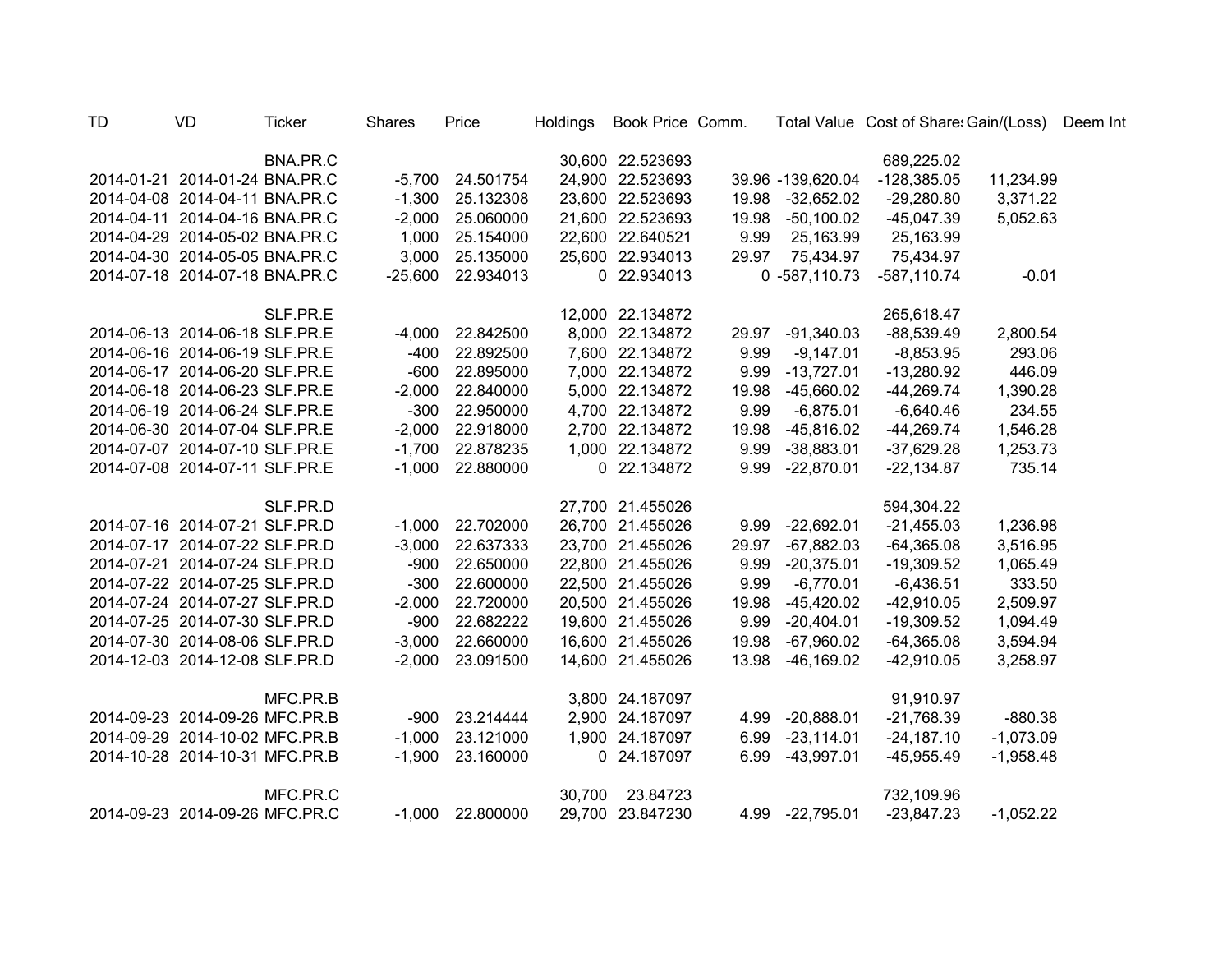| 2014-11-07 2014-11-13 MFC.PR.C |                                | $-2,700$ | 23.148889 |       | 27,000 23.847230 |       | 13.98 -62,488.02    | $-64,387.52$  | $-1,899.50$  |
|--------------------------------|--------------------------------|----------|-----------|-------|------------------|-------|---------------------|---------------|--------------|
| 2014-11-10 2014-11-16 MFC.PR.C |                                | $-4,600$ | 23.212826 |       | 22,400 23.847230 |       | 20.97 -106,758.03   | $-109,697.26$ | $-2,939.23$  |
| 2014-11-12 2014-11-17 MFC.PR.C |                                | $-7,700$ | 23.265844 |       | 14,700 23.847230 |       | 34.95 - 179, 112.05 | $-183,623.67$ | $-4,511.62$  |
| 2014-11-13 2014-11-18 MFC.PR.C |                                | $-900$   | 23.250000 |       | 13,800 23.847230 | 6.99  | $-20,918.01$        | $-21,462.51$  | $-544.50$    |
| 2014-11-25 2014-11-28 MFC.PR.C |                                | $-1,000$ | 23.319000 |       | 12,800 23.847230 | 6.99  | $-23,312.01$        | $-23,847.23$  | $-535.22$    |
| 2014-11-26 2014-12-01 MFC.PR.C |                                | $-800$   | 23.420000 |       | 12,000 23.847230 | 6.99  | $-18,729.01$        | $-19,077.78$  | $-348.77$    |
| 2014-11-27 2014-12-02 MFC.PR.C |                                | $-1,000$ | 23.411000 |       | 11,000 23.847230 | 6.99  | $-23,404.01$        | $-23,847.23$  | $-443.22$    |
| 2014-11-28 2014-12-03 MFC.PR.C |                                | $-1,000$ | 23.447000 |       | 10,000 23.847230 | 6.99  | $-23,440.01$        | $-23,847.23$  | $-407.22$    |
| 2014-12-01 2014-12-04 MFC.PR.C |                                | $-3,700$ | 23.355135 |       | 6,300 23.847230  | 20.97 | $-86,393.03$        | $-88,234.75$  | $-1,841.72$  |
|                                | SLF.PR.C                       |          |           |       | 21,100 22.235857 |       |                     | 469,176.59    |              |
| 2014-06-13 2014-06-18 SLF.PR.C |                                | 4,100    | 22.475366 |       | 25,200 22.276014 | 29.97 | 92,178.97           | 92,178.97     |              |
| 2014-06-17 2014-06-20 SLF.PR.C |                                | 1,400    | 22.503571 |       | 26,600 22.288367 | 9.99  | 31,514.99           | 31,514.99     |              |
| 2014-08-12 2014-08-15 SLF.PR.C |                                | $-2,000$ | 22.700000 |       | 24,600 22.288367 | 9.99  | $-45,390.01$        | $-44,576.73$  | 813.28       |
| 2014-08-13 2014-08-18 SLF.PR.C |                                | $-400$   | 22.700000 |       | 24,200 22.288367 | 9.99  | $-9,070.01$         | $-8,915.35$   | 154.66       |
| 2014-08-14 2014-08-19 SLF.PR.C |                                | $-800$   | 22.720000 |       | 23,400 22.288367 | 9.99  | $-18,166.01$        | $-17,830.69$  | 335.32       |
| 2014-08-15 2014-08-20 SLF.PR.C |                                | $-3,300$ | 22.667576 |       | 20,100 22.288367 | 19.98 | $-74,783.02$        | $-73,551.61$  | 1,231.41     |
| 2014-08-18 2014-08-21 SLF.PR.C |                                | $-1,000$ | 22.700000 |       | 19,100 22.288367 | 9.99  | $-22,690.01$        | $-22,288.37$  | 401.64       |
|                                | IAG.PR.A                       |          |           |       | 18,000 23.207133 |       |                     | 417,728.40    |              |
| 2014-01-09 2014-01-14 IAG.PR.A |                                | 2,300    | 21.800000 |       | 20,300 23.048689 | 19.98 | 50,159.98           | 50,159.98     |              |
| 2014-01-15 2014-01-20 IAG.PR.A |                                | 1,200    | 22.090000 |       | 21,500 22.995645 | 9.99  | 26,517.99           | 26,517.99     |              |
| 2014-01-16 2014-01-21 IAG.PR.A |                                | 1,000    | 22.100000 |       | 22,500 22.956283 | 9.99  | 22,109.99           | 22,109.99     |              |
| 2014-01-17 2014-01-22 IAG.PR.A |                                | 1,000    | 22.100000 |       | 23,500 22.920270 | 9.99  | 22,109.99           | 22,109.99     |              |
| 2014-01-20 2014-01-23 IAG.PR.A |                                | 1,000    | 22.000000 |       | 24,500 22.883116 | 9.99  | 22,009.99           | 22,009.99     |              |
| 2014-01-21 2014-01-24 IAG.PR.A |                                | 5,100    | 22.070000 |       | 29,600 22.744368 | 39.96 | 112,596.96          | 112,596.96    |              |
|                                | FN.PR.A                        |          |           | 6,900 | 19.2139          |       |                     | 132,575.91    |              |
|                                | LFE.PR.B                       |          |           | 6,100 | 9.499603         |       |                     | 57,947.58     |              |
| 2014-10-02 2014-10-07 LFE.PR.B |                                | $-1,300$ | 10.210000 | 4,800 | 9.499603         |       | 6.99 -13,266.01     | $-12,349.48$  | 916.53       |
| 2014-10-03 2014-10-08 LFE.PR.B |                                | $-4,800$ | 10.200000 | 0     | 9.499603         | 13.98 | -48,946.02          | $-45,598.09$  | 3,347.93     |
|                                | GWO.PR.Q                       |          |           |       | 17,700 25.534475 |       |                     | 451,960.20    |              |
|                                | 2014-02-04 2014-02-07 GWO.PR.Q | $-2,500$ | 23.432000 |       | 15,200 25.534475 | 29.97 | $-58,550.03$        | $-63,836.19$  | $-5,286.16$  |
|                                | 2014-03-04 2014-03-07 GWO.PR.Q | $-8,200$ | 23.720488 |       | 7,000 25.534475  |       | 79.92 -194,428.08   | $-209,382.69$ | $-14,954.61$ |
| 2014-03-06 2014-03-11 GWO.PR.Q |                                | $-1,900$ | 24.050000 |       | 5,100 25.534475  |       | 9.99 -45,685.01     | $-48,515.50$  | $-2,830.49$  |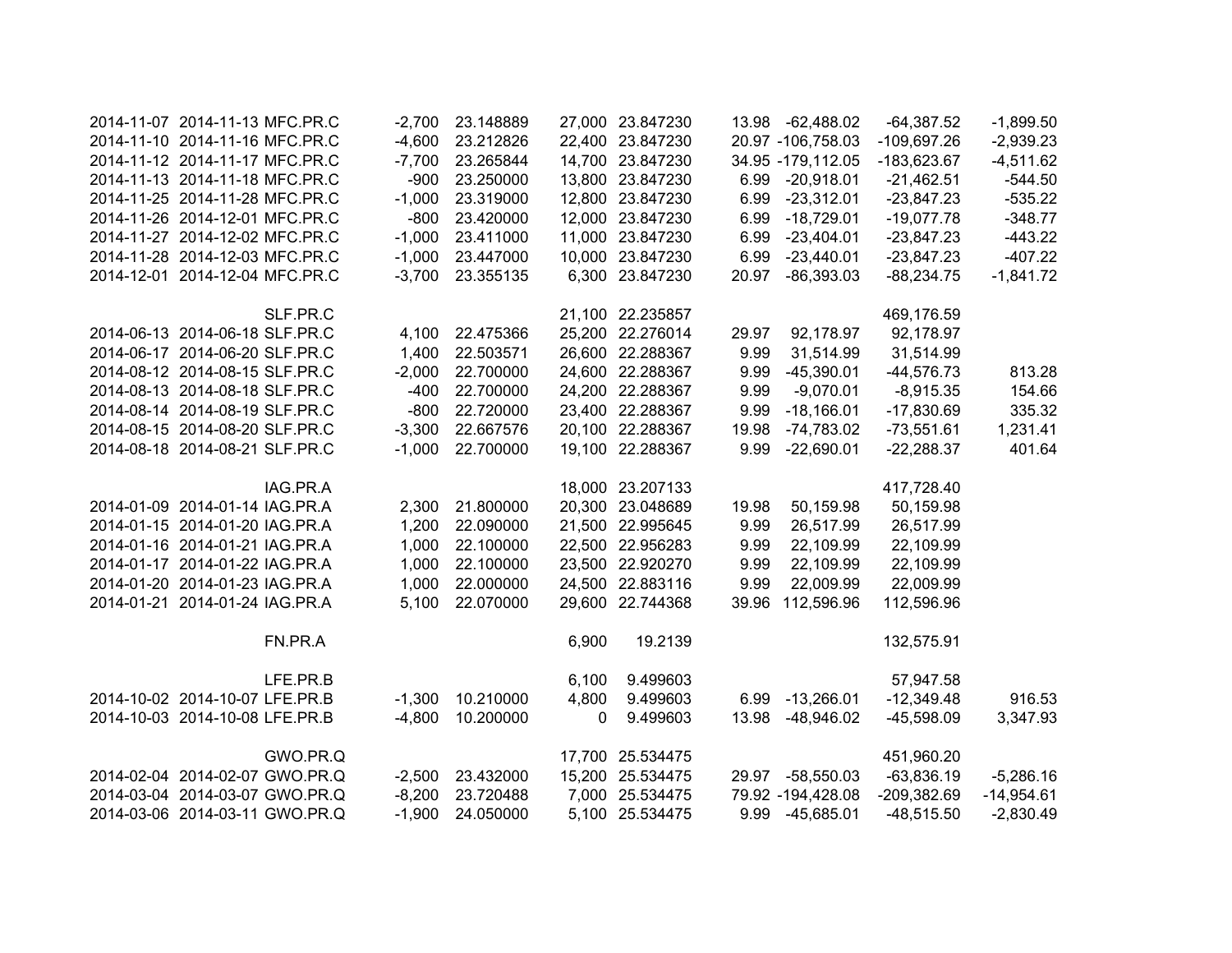| 2014-03-12 2014-03-17 GWO.PR.Q |                                | $-1,100$ | 24.000000 |        | 4,000 25.534475  | 9.99  | $-26,390.01$      | $-28,087.92$  | $-1,697.91$ |
|--------------------------------|--------------------------------|----------|-----------|--------|------------------|-------|-------------------|---------------|-------------|
|                                | 2014-03-18 2014-03-21 GWO.PR.Q | $-1,400$ | 23.914286 |        | 2,600 25.534475  | 19.98 | $-33,460.02$      | $-35,748.26$  | $-2,288.24$ |
|                                | 2014-03-19 2014-03-24 GWO.PR.Q | $-2,600$ | 23.923846 |        | 0 25.534475      | 9.99  | $-62,192.01$      | $-66,389.63$  | $-4,197.62$ |
|                                | 2014-04-04 2014-04-09 GWO.PR.Q | 1,400    | 24.140000 |        | 1,400 24.147136  | 9.99  | 33,805.99         | 33,805.99     |             |
|                                | 2014-05-30 2014-06-04 GWO.PR.Q | $-1,400$ | 24.458571 |        | 0 24.147136      | 9.99  | $-34,232.01$      | $-33,805.99$  | 426.02      |
|                                | TA.PR.F                        |          |           |        | 3,900 21.015885  |       |                   | 81,961.95     |             |
| 2014-07-10 2014-07-15 TA.PR.F  |                                | $-3,900$ | 22.100256 |        | 0 21.015885      | 29.97 | $-86,161.03$      | $-81,961.95$  | 4,199.08    |
|                                | GWO.PR.R                       |          |           |        | 23,800 24.817409 |       |                   | 590,654.33    |             |
| 2014-01-30 2014-02-04 GWO.PR.R |                                | 100      | 22.280000 |        | 23,900 24.807210 | 9.99  | 2,237.99          | 2,237.99      |             |
| 2014-02-04 2014-02-07 GWO.PR.R |                                | 3,300    | 22.452121 |        | 27,200 24.522584 | 29.97 | 74,121.97         | 74,121.97     |             |
| 2014-07-16 2014-07-21 GWO.PR.R |                                | $-1,500$ | 24.000000 |        | 25,700 24.522584 | 9.99  | $-35,990.01$      | $-36,783.88$  | $-793.87$   |
| 2014-09-02 2014-09-05 GWO.PR.R |                                | $-700$   | 24.037143 |        | 25,000 24.522584 | 9.99  | $-16,816.01$      | $-17,165.81$  | $-349.80$   |
| 2014-09-10 2014-09-15 GWO.PR.R |                                | $-2,000$ | 23.854500 |        | 23,000 24.522584 | 9.99  | $-47,699.01$      | $-49,045.17$  | $-1,346.16$ |
| 2014-09-11 2014-09-16 GWO.PR.R |                                | $-1,000$ | 23.750000 |        | 22,000 24.522584 | 9.99  | $-23,740.01$      | $-24,522.58$  | $-782.57$   |
| 2014-09-17 2014-09-22 GWO.PR.R |                                | $-4,500$ | 23.739778 |        | 17,500 24.522584 |       | 29.97 -106,799.03 | $-110,351.63$ | $-3,552.60$ |
| 2014-09-18 2014-09-23 GWO.PR.R |                                | $-1,000$ | 23.580000 |        | 16,500 24.522584 |       | 4.99 -23,575.01   | $-24,522.58$  | $-947.57$   |
| 2014-09-19 2014-09-24 GWO.PR.R |                                | $-5,000$ | 23.747000 |        | 11,500 24.522584 |       | 19.96 -118,715.04 | $-122,612.92$ | $-3,897.88$ |
| 2014-12-05 2014-12-10 GWO.PR.R |                                | $-3,900$ | 24.465385 |        | 7,600 24.522584  | 20.97 | $-95,394.03$      | $-95,638.08$  | $-244.05$   |
| 2014-12-10 2014-12-15 GWO.PR.R |                                | $-1,000$ | 24.100000 |        | 6,600 24.522584  | 6.99  | $-24,093.01$      | $-24,522.58$  | $-429.57$   |
|                                | CF.PR.C                        |          |           |        | 2,300 19.334339  |       |                   | 44,468.98     |             |
| 2014-04-21 2014-04-24 CF.PR.C  |                                | 1,000    | 21.240000 | 3,300  | 19.914839        | 9.99  | 21,249.99         | 21,249.99     |             |
| 2014-08-18 2014-08-21 CF.PR.C  |                                | $-800$   | 23.250000 | 2,500  | 19.914839        | 9.99  | $-18,590.01$      | $-15,931.87$  | 2,658.14    |
| 2014-09-22 2014-09-25 CF.PR.C  |                                | $-1,800$ | 23.185556 | 700    | 19.914839        | 9.98  | $-41,724.02$      | $-35,846.71$  | 5,877.31    |
| 2014-12-16 2014-12-19 CF.PR.C  |                                | 1,000    | 20.795000 | 1,700  | 20.436693        | 6.99  | 20,801.99         | 20,801.99     |             |
|                                | BNS.PR.Z                       |          |           |        | 15,900 23.578453 |       |                   | 374,897.40    |             |
| 2014-01-17 2014-01-22 BNS.PR.Z |                                | $-1,000$ | 23.930000 | 14,900 | 23.578453        | 9.99  | $-23,920.01$      | $-23,578.45$  | 341.56      |
| 2014-04-30 2014-05-05 BNS.PR.Z |                                | $-2,000$ | 24.535000 | 12,900 | 23.578453        | 19.98 | $-49,050.02$      | $-47,156.91$  | 1,893.11    |
| 2014-05-22 2014-05-27 BNS.PR.Z |                                | $-2,200$ | 24.675909 | 10,700 | 23.578453        | 19.98 | $-54,267.02$      | $-51,872.60$  | 2,394.42    |
| 2014-05-28 2014-06-02 BNS.PR.Z |                                | 6,000    | 24.305000 | 16,700 | 23.842479        | 49.95 | 145,879.95        | 145,879.95    |             |
| 2014-07-15 2014-07-18 BNS.PR.Z |                                | $-300$   | 24.580000 | 16,400 | 23.842479        | 9.99  | $-7,364.01$       | $-7,152.74$   | 211.27      |
| 2014-07-18 2014-07-23 BNS.PR.Z |                                | $-1,800$ | 24.450000 | 14,600 | 23.842479        | 9.99  | $-44,000.01$      | $-42,916.46$  | 1,083.55    |
| 2014-07-21 2014-07-24 BNS.PR.Z |                                | $-500$   | 24.532000 | 14,100 | 23.842479        | 9.99  | $-12,256.01$      | $-11,921.24$  | 334.77      |
| 2014-07-22 2014-07-25 BNS.PR.Z |                                | $-200$   | 24.400000 | 13,900 | 23.842479        | 9.99  | $-4,870.01$       | $-4,768.50$   | 101.51      |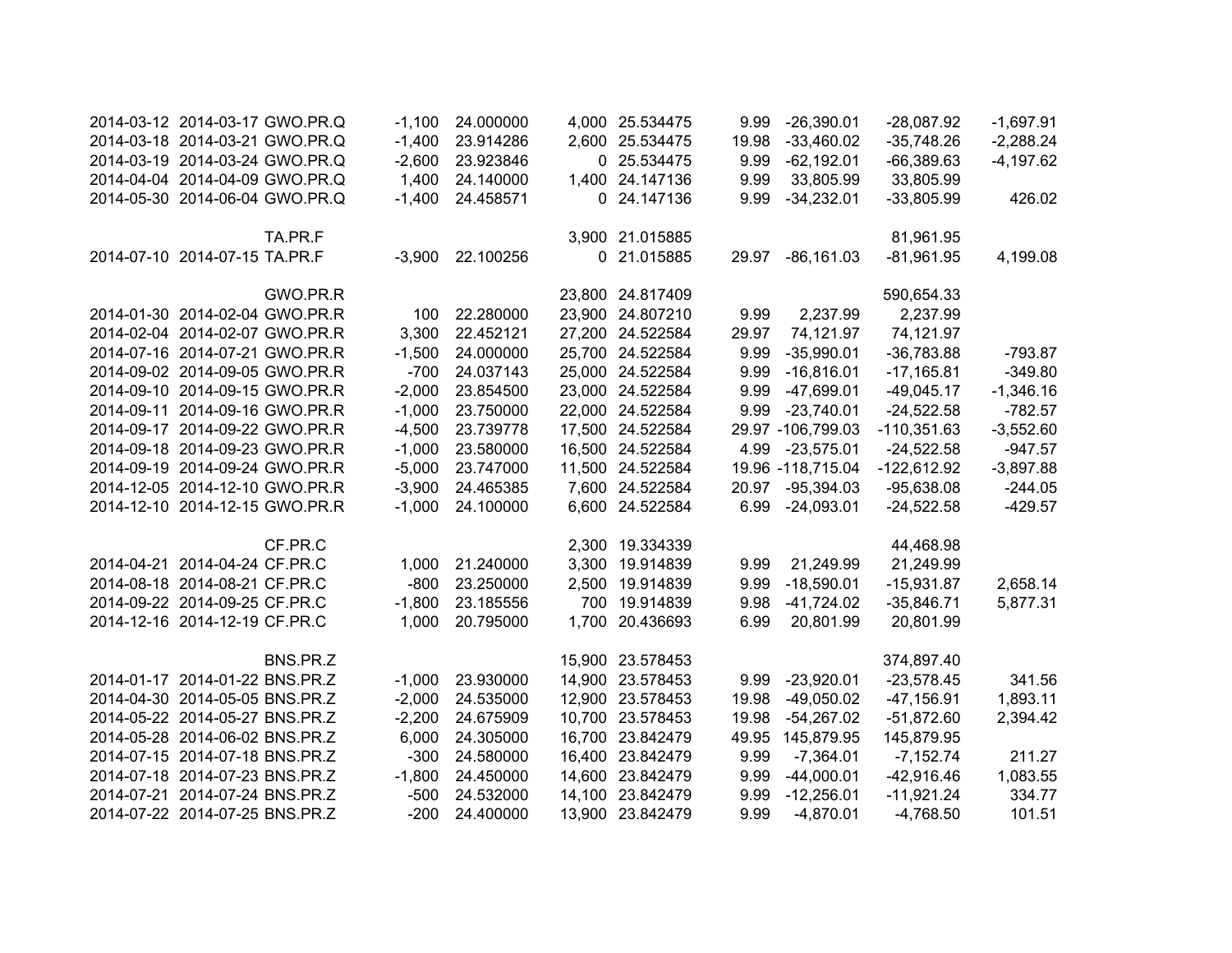| 2014-08-05 2014-08-08 BNS.PR.Z |          | $-1.000$ | 24.360000 |        | 12,900 23.842479 | 9.99  | $-24,350.01$      | $-23,842.48$  | 507.53    |
|--------------------------------|----------|----------|-----------|--------|------------------|-------|-------------------|---------------|-----------|
| 2014-08-06 2014-08-11 BNS.PR.Z |          | $-2,000$ | 24.324500 |        | 10,900 23.842479 | 19.98 | $-48,629.02$      | $-47,684.96$  | 944.06    |
| 2014-08-07 2014-08-12 BNS.PR.Z |          | $-1,000$ | 24.330000 |        | 9,900 23.842479  | 9.99  | $-24,320.01$      | $-23,842.48$  | 477.53    |
| 2014-08-08 2014-08-13 BNS.PR.Z |          | $-1,500$ | 24.330000 |        | 8,400 23.842479  | 9.99  | $-36,485.01$      | $-35,763.72$  | 721.29    |
| 2014-08-14 2014-08-19 BNS.PR.Z |          | $-1,000$ | 24.310000 |        | 7,400 23.842479  | 9.99  | $-24,300.01$      | $-23,842.48$  | 457.53    |
| 2014-08-15 2014-08-20 BNS.PR.Z |          | $-1,000$ | 24.356000 |        | 6,400 23.842479  | 9.99  | $-24,346.01$      | $-23,842.48$  | 503.53    |
| 2014-09-22 2014-09-25 BNS.PR.Z |          | $-1,100$ | 24.620909 |        | 5,300 23.842479  | 4.99  | $-27,078.01$      | $-26,226.73$  | 851.28    |
| 2014-09-24 2014-09-29 BNS.PR.Z |          | $-1,700$ | 24.550588 |        | 3,600 23.842479  | 4.99  | $-41,731.01$      | $-40,532.21$  | 1,198.80  |
| 2014-09-29 2014-10-02 BNS.PR.Z |          | $-400$   | 24.600000 |        | 3,200 23.842479  | 6.99  | $-9,833.01$       | $-9,536.99$   | 296.02    |
| 2014-10-02 2014-10-07 BNS.PR.Z |          | $-3,200$ | 24.580938 |        | 0 23.842479      | 13.98 | -78,645.02        | $-76,295.93$  | 2,349.09  |
|                                | BNS.PR.Y |          |           | 1,700  | 23.4803          |       |                   | 39,916.51     |           |
| 2014-01-15 2014-01-20 BNS.PR.Y |          | $-1,700$ | 23.901176 |        | 0 23.480300      | 9.99  | $-40,622.01$      | $-39,916.51$  | 705.50    |
| 2014-03-19 2014-03-24 BNS.PR.Y |          | 300      | 24.140000 |        | 300 24.173300    | 9.99  | 7,251.99          | 7,251.99      |           |
| 2014-05-22 2014-05-27 BNS.PR.Y |          | 1,500    | 24.338667 |        | 1,800 24.316656  | 9.99  | 36,517.99         | 36,517.99     |           |
| 2014-05-29 2014-06-03 BNS.PR.Y |          | 1,000    | 23.947000 |        | 2,800 24.188204  | 9.99  | 23,956.99         | 23,956.99     |           |
| 2014-07-15 2014-07-18 BNS.PR.Y |          | 2,100    | 24.036190 |        | 4,900 24.127133  | 19.98 | 50,495.98         | 50,495.98     |           |
| 2014-08-05 2014-08-08 BNS.PR.Y |          | $-800$   | 24.020000 |        | 4,100 24.127133  | 9.99  | $-19,206.01$      | $-19,301.71$  | $-95.70$  |
| 2014-09-16 2014-09-19 BNS.PR.Y |          | $-2,000$ | 24.007500 |        | 2,100 24.127133  | 9.99  | $-48,005.01$      | $-48,254.27$  | $-249.26$ |
| 2014-09-17 2014-09-22 BNS.PR.Y |          | $-1,000$ | 24.000000 |        | 1,100 24.127133  | 9.99  | $-23,990.01$      | $-24, 127.13$ | $-137.12$ |
| 2014-09-22 2014-09-25 BNS.PR.Y |          | $-1,100$ | 24.006364 |        | 0 24.127133      | 4.99  | $-26,402.01$      | $-26,539.85$  | $-137.84$ |
| 2014-11-06 2014-11-11 BNS.PR.Y |          | 1,000    | 24.200000 |        | 1,000 24.206990  | 6.99  | 24,206.99         | 24,206.99     |           |
| 2014-11-20 2014-11-25 BNS.PR.Y |          | $-300$   | 24.350000 |        | 700 24.206990    | 6.99  | $-7,298.01$       | $-7,262.10$   | 35.91     |
| 2014-11-25 2014-11-28 BNS.PR.Y |          | 700      | 24.440000 | 1,400  | 24.328488        | 6.99  | 17,114.99         | 17,114.99     |           |
| 2014-11-28 2014-12-03 BNS.PR.Y |          | 200      | 24.300000 |        | 1,600 24.329296  | 6.99  | 4,866.99          | 4,866.99      |           |
| 2014-12-19 2014-12-24 BNS.PR.Y |          | $-1,600$ | 24.009375 |        | 0 24.329296      | 6.99  | $-38,408.01$      | $-38,926.87$  | $-518.86$ |
|                                | CGI.PR.D |          |           |        | 20,900 25.224232 |       |                   | 527,186.44    |           |
| 2014-01-17 2014-01-22 CGI.PR.D |          | $-700$   | 25.002857 |        | 20,200 25.224232 | 9.99  | $-17,492.01$      | $-17,656.96$  | $-164.95$ |
| 2014-01-21 2014-01-24 CGI.PR.D |          | $-1,000$ | 25.040000 |        | 19,200 25.224232 | 9.99  | $-25,030.01$      | $-25,224.23$  | $-194.22$ |
| 2014-05-09 2014-05-14 CGI.PR.D |          | 2,300    | 25.200000 | 21,500 | 25.222104        | 9.99  | 57,969.99         | 57,969.99     |           |
| 2014-07-28 2014-07-31 CGI.PR.D |          | $-2,000$ | 25.190000 |        | 19,500 25.222104 | 19.98 | $-50,360.02$      | $-50,444.21$  | $-84.19$  |
| 2014-07-30 2014-08-05 CGI.PR.D |          | $-3,300$ | 25.125152 | 16,200 | 25.222104        | 19.98 | $-82,893.02$      | $-83,232.94$  | $-339.92$ |
| 2014-07-31 2014-08-06 CGI.PR.D |          | $-2,000$ | 25.100000 | 14,200 | 25.222104        | 9.99  | $-50,190.01$      | $-50,444.21$  | $-254.20$ |
| 2014-10-02 2014-10-07 CGI.PR.D |          | $-600$   | 25.280000 |        | 13,600 25.222104 | 6.99  | $-15,161.01$      | $-15, 133.26$ | 27.75     |
| 2014-10-07 2014-10-10 CGI.PR.D |          | $-6,000$ | 25.261667 |        | 7,600 25.222104  |       | 41.94 -151,528.06 | $-151,332.63$ | 195.44    |
| 2014-10-08 2014-10-11 CGI.PR.D |          | $-1,000$ | 25.300000 |        | 6,600 25.222104  |       | 6.99 -25,293.01   | $-25,222.10$  | 70.91     |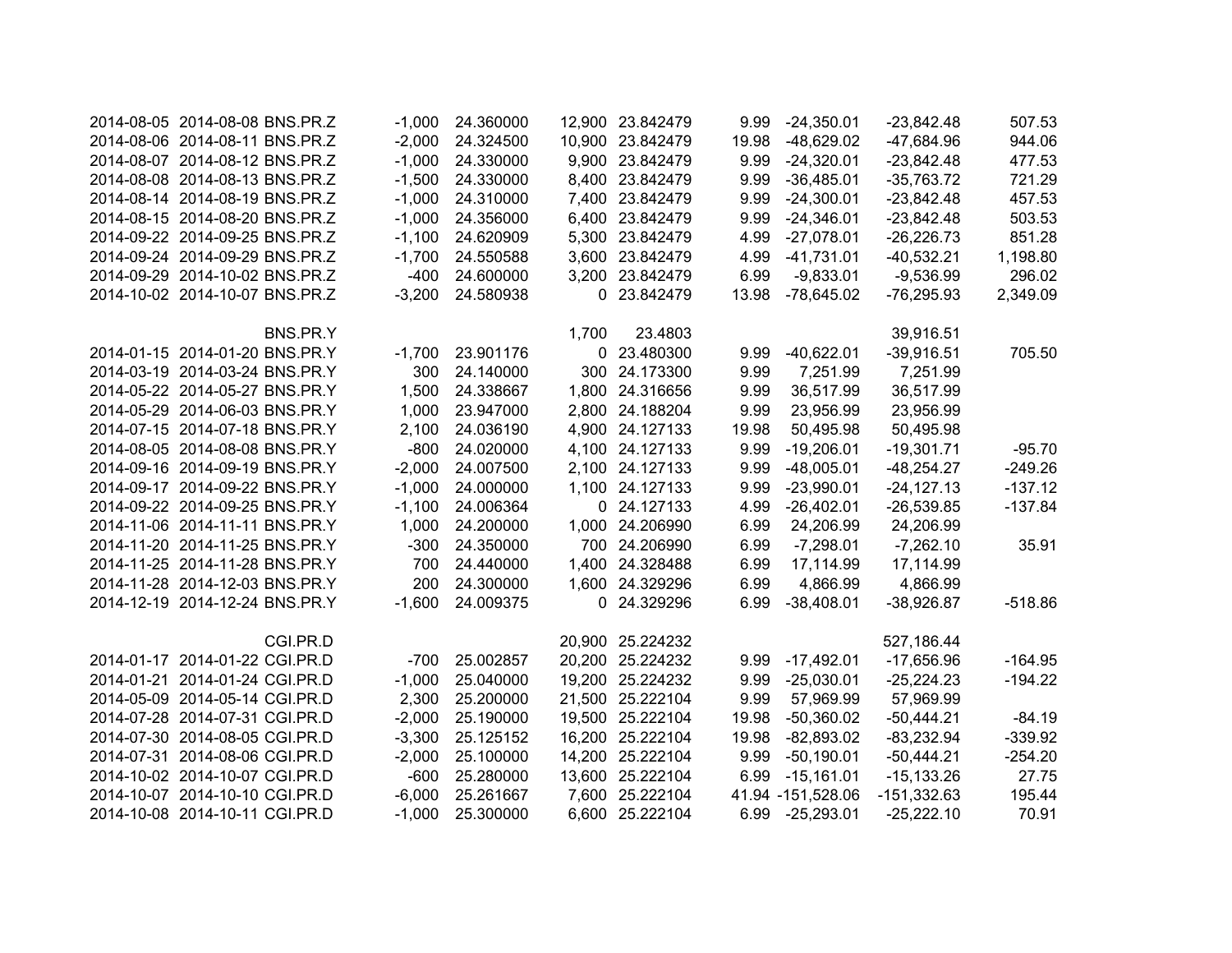| 2014-10-22 2014-10-27 CGI.PR.D | $-900$    | 25.680000 |        | 5,700 25.222104  | 6.99  | $-23,105.01$      | $-22,699.89$   | 405.12   |
|--------------------------------|-----------|-----------|--------|------------------|-------|-------------------|----------------|----------|
| 2014-11-26 2014-12-01 CGI.PR.D | $-200$    | 25.800000 |        | 5,500 25.222104  | 6.99  | $-5,153.01$       | $-5,044.42$    | 108.59   |
|                                |           |           |        |                  |       |                   |                |          |
| DFN.PR.A                       |           |           |        | 4,900 10.163261  |       |                   | 49,799.98      |          |
| 2014-02-26 2014-03-03 DFN.PR.A | 1,000     | 10.120000 |        | 5,900 10.157622  | 9.99  | 10,129.99         | 10,129.99      |          |
| 2014-04-29 2014-05-02 DFN.PR.A | 2,500     | 10.250000 |        | 8,400 10.186305  | 9.99  | 25,634.99         | 25,634.99      |          |
| 2014-08-22 2014-08-27 DFN.PR.A | $-2,900$  | 10.260000 |        | 5,500 10.186305  | 9.99  | $-29,744.01$      | $-29,540.28$   | 203.73   |
| 2014-09-16 2014-09-19 DFN.PR.A | $-5,500$  | 10.230000 |        | 0 10.186305      | 9.99  | $-56,255.01$      | $-56,024.68$   | 230.33   |
|                                |           |           |        |                  |       |                   |                |          |
| GWO.PR.I                       |           |           | 28,600 | 22.21258         |       |                   | 635,279.78     |          |
| 2014-03-06 2014-03-11 GWO.PR.I | 900       | 21.771111 |        | 29,500 22.199788 | 19.98 | 19,613.98         | 19,613.98      |          |
| 2014-06-12 2014-06-17 GWO.PR.I | $-15,200$ | 22.840000 |        | 14,300 22.199788 |       | 79.92 -347,088.08 | $-337,436.79$  | 9,651.29 |
| 2014-07-16 2014-07-21 GWO.PR.I | 1,300     | 22.947692 |        | 15,600 22.262754 | 9.99  | 29,841.99         | 29,841.99      |          |
| 2014-08-08 2014-08-13 GWO.PR.I | 300       | 22.730000 |        | 15,900 22.272198 | 9.99  | 6,828.99          | 6,828.99       |          |
| 2014-09-05 2014-09-10 GWO.PR.I | 1,000     | 22.840000 |        | 16,900 22.306387 | 9.99  | 22,849.99         | 22,849.99      |          |
| 2014-09-08 2014-09-11 GWO.PR.I | 900       | 22.820000 |        | 17,800 22.332918 | 9.99  | 20,547.99         | 20,547.99      |          |
| 2014-09-10 2014-09-15 GWO.PR.I | 600       | 22.830000 |        | 18,400 22.349670 | 9.99  | 13,707.99         | 13,707.99      |          |
| 2014-09-11 2014-09-16 GWO.PR.I | 1,000     | 22.786000 |        | 19,400 22.372676 | 9.99  | 22,795.99         | 22,795.99      |          |
| 2014-09-17 2014-09-22 GWO.PR.I | 4,600     | 22.641087 |        | 24,000 22.425370 | 29.97 | 104,178.97        | 104,178.97     |          |
| 2014-09-18 2014-09-23 GWO.PR.I | 1,200     | 22.650000 |        | 25,200 22.436265 | 4.99  | 27,184.99         | 27,184.99      |          |
| 2014-09-19 2014-09-24 GWO.PR.I | 4,600     | 22.635435 |        | 29,800 22.467679 | 19.96 | 104,142.96        | 104,142.96     |          |
|                                |           |           |        |                  |       |                   |                |          |
| CU.PR.G                        |           |           |        | 25,100 21.176366 |       |                   | 531,526.78     |          |
| 2014-05-28 2014-06-02 CU.PR.G  | $-7,800$  | 22.455641 |        | 17,300 21.176366 |       | 49.95 -175,104.05 | $-165, 175.65$ | 9,928.40 |
| 2014-06-06 2014-06-11 CU.PR.G  | $-2,000$  | 22.266500 |        | 15,300 21.176366 | 19.98 | $-44,513.02$      | $-42,352.73$   | 2,160.29 |
| 2014-06-09 2014-06-12 CU.PR.G  | $-1,000$  | 22.310000 |        | 14,300 21.176366 | 9.99  | $-22,300.01$      | $-21,176.37$   | 1,123.64 |
| 2014-07-09 2014-07-14 CU.PR.G  | $-800$    | 22.410000 |        | 13,500 21.176366 | 9.99  | $-17,918.01$      | $-16,941.09$   | 976.92   |
| 2014-10-02 2014-10-07 CU.PR.G  | 2,500     | 22.210000 |        | 16,000 21.338745 | 13.98 | 55,538.98         | 55,538.98      |          |
| 2014-10-07 2014-10-10 CU.PR.G  | 3,100     | 22.260645 |        | 19,100 21.489523 | 21.97 | 69,029.97         | 69,029.97      |          |
| 2014-10-08 2014-10-11 CU.PR.G  | 1,000     | 22.200000 |        | 20,100 21.525218 | 6.99  | 22,206.99         | 22,206.99      |          |
| 2014-11-06 2014-11-11 CU.PR.G  | $-1,300$  | 22.411538 |        | 18,800 21.525218 | 6.99  | $-29,128.01$      | $-27,982.78$   | 1,145.23 |
| 2014-11-20 2014-11-25 CU.PR.G  | $-1,000$  | 22.500000 |        | 17,800 21.525218 | 6.99  | $-22,493.01$      | $-21,525.22$   | 967.79   |
| 2014-11-24 2014-11-27 CU.PR.G  | $-2,000$  | 22.511000 |        | 15,800 21.525218 | 13.98 | $-45,008.02$      | $-43,050.44$   | 1,957.58 |
| 2014-11-25 2014-11-28 CU.PR.G  | $-6,400$  | 22.522656 |        | 9,400 21.525218  |       | 20.97 -144,124.03 | $-137,761.39$  | 6,362.63 |
| 2014-11-26 2014-12-01 CU.PR.G  | $-3,000$  | 22.564333 |        | 6,400 21.525218  |       | 13.98 -67,679.02  | $-64,575.65$   | 3,103.37 |
| 2014-11-27 2014-12-02 CU.PR.G  | $-5,400$  | 22.496481 |        | 1,000 21.525218  |       | 27.96 -121,453.04 | $-116,236.18$  | 5,216.86 |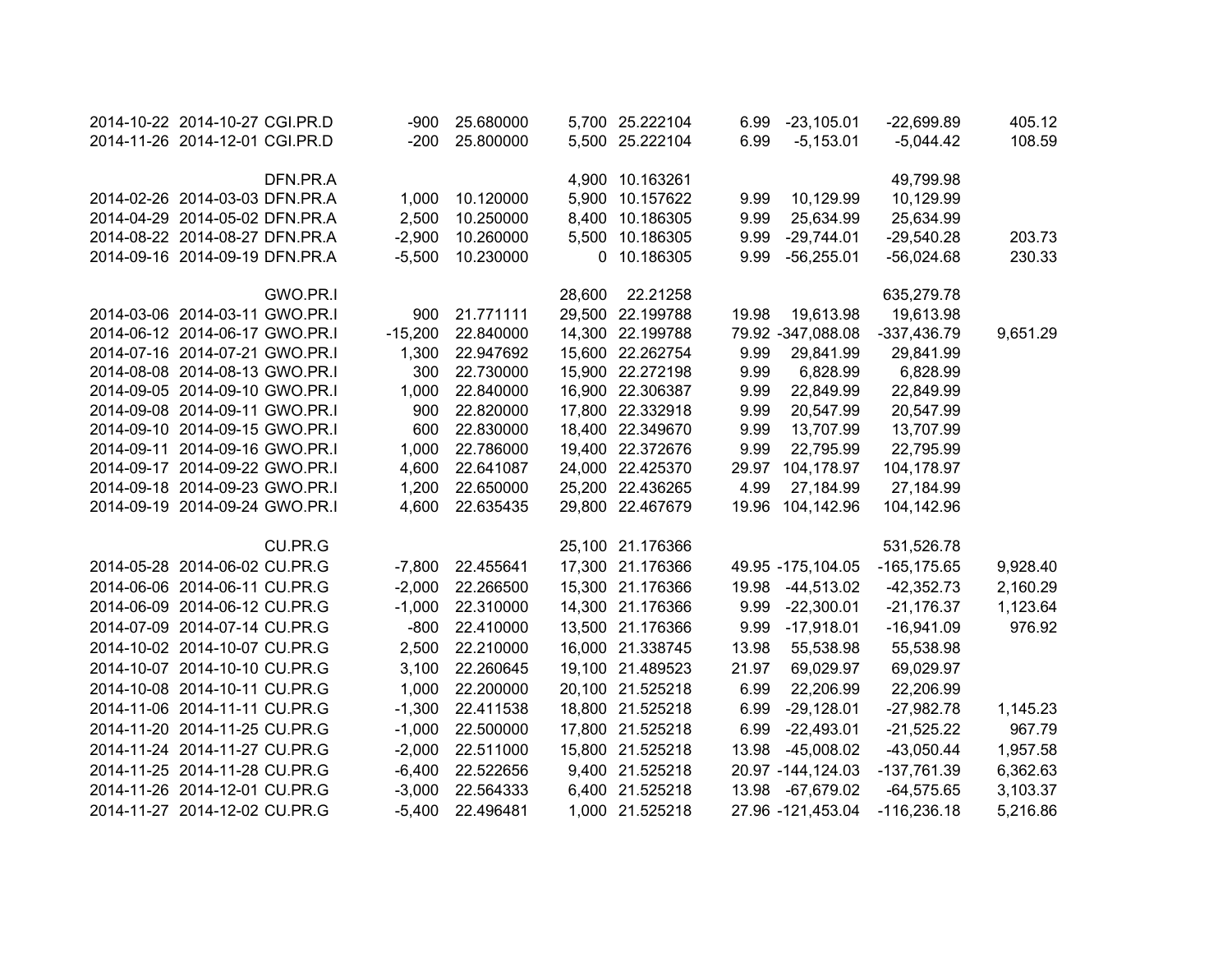| 2014-11-28 2014-12-03 CU.PR.G  |          | $-1,000$  | 22.500000 |        | 0 21.525218      | 6.99  | $-22,493.01$        | $-21,525.22$  | 967.79   |
|--------------------------------|----------|-----------|-----------|--------|------------------|-------|---------------------|---------------|----------|
|                                | CU.PR.F  |           |           | 10,400 | 21.06932         |       |                     | 219,120.93    |          |
| 2014-04-30 2014-05-05 CU.PR.F  |          | $-1,100$  | 22.200000 |        | 9,300 21.069320  | 9.99  | $-24,410.01$        | $-23,176.25$  | 1,233.76 |
| 2014-07-04 2014-07-09 CU.PR.F  |          | 1,000     | 22.628000 |        | 10,300 21.221618 | 9.99  | 22,637.99           | 22,637.99     |          |
| 2014-08-28 2014-09-03 CU.PR.F  |          | $-1,000$  | 22.577000 |        | 9,300 21.221618  | 9.99  | $-22,567.01$        | $-21,221.62$  | 1,345.39 |
| 2014-08-29 2014-09-04 CU.PR.F  |          | $-2,000$  | 22.558000 |        | 7,300 21.221618  | 9.99  | $-45,106.01$        | $-42,443.24$  | 2,662.77 |
| 2014-10-01 2014-10-06 CU.PR.F  |          | 200       | 22.200000 |        | 7,500 21.248641  | 6.99  | 4,446.99            | 4,446.99      |          |
| 2014-10-02 2014-10-07 CU.PR.F  |          | 1,000     | 22.220000 |        | 8,500 21.363741  | 6.99  | 22,226.99           | 22,226.99     |          |
| 2014-10-07 2014-10-10 CU.PR.F  |          | 1,400     | 22.230714 |        | 9,900 21.487755  | 13.98 | 31,136.98           | 31,136.98     |          |
| 2014-10-08 2014-10-11 CU.PR.F  |          | 2,400     | 22.200000 |        | 12,300 21.627866 | 13.98 | 53,293.98           | 53,293.98     |          |
| 2014-11-18 2014-11-21 CU.PR.F  |          | $-900$    | 22.490000 |        | 11,400 21.627866 | 6.99  | $-20,234.01$        | $-19,465.08$  | 768.93   |
| 2014-11-20 2014-11-25 CU.PR.F  |          | $-11,400$ | 22.434474 |        | 0 21.627866      |       | 34.95 - 255, 718.05 | $-246,557.67$ | 9,160.38 |
|                                | CPX.PR.E |           |           |        | 1,300 21.262632  |       |                     | 27,641.42     |          |
| 2014-01-09 2014-01-14 CPX.PR.E |          | $-1,300$  | 21.550000 |        | 0 21.262632      | 9.99  | $-28,005.01$        | $-27,641.42$  | 363.59   |
| 2014-01-17 2014-01-22 CPX.PR.E |          | 1,000     | 21.250000 |        | 1,000 21.259990  | 9.99  | 21,259.99           | 21,259.99     |          |
| 2014-01-20 2014-01-23 CPX.PR.E |          | 1,000     | 21.250000 |        | 2,000 21.259990  | 9.99  | 21,259.99           | 21,259.99     |          |
| 2014-01-22 2014-01-27 CPX.PR.E |          | 800       | 21.150000 |        | 2,800 21.232132  | 9.99  | 16,929.99           | 16,929.99     |          |
| 2014-04-02 2014-04-07 CPX.PR.E |          | $-2,800$  | 22.998214 |        | 0 21.232132      | 19.98 | $-64,375.02$        | $-59,449.97$  | 4,925.05 |
|                                | CPX.PR.C |           |           |        | 700 21.617114    |       |                     | 15,131.98     |          |
| 2014-01-09 2014-01-14 CPX.PR.C |          | -700      | 21.845714 |        | 0 21.617114      |       | 9.99 -15,282.01     | $-15,131.98$  | 150.03   |
|                                | FFH.PR.G |           |           | 1,000  | 22.27399         |       |                     | 22,273.99     |          |
| 2014-01-02 2014-01-07 FFH.PR.G |          | 800       | 20.697500 | 1,800  | 21.577211        | 6.99  | 16,564.99           | 16,564.99     |          |
| 2014-01-03 2014-01-08 FFH.PR.G |          | 1,200     | 20.947500 |        | 3,000 21.328657  | 9.99  | 25,146.99           | 25,146.99     |          |
| 2014-03-24 2014-03-27 FFH.PR.G |          | $-3,000$  | 21.563000 |        | 0 21.328657      | 19.98 | $-64,669.02$        | $-63,985.97$  | 683.05   |
|                                | AZP.PR.B |           |           |        | 6,800 12.561608  |       |                     | 85,418.93     |          |
| 2014-07-03 2014-07-08 AZP.PR.B |          | $-1,000$  | 17.050000 |        | 5,800 12.561608  | 9.99  | $-17,040.01$        | $-12,561.61$  | 4,478.40 |
| 2014-07-04 2014-07-09 AZP.PR.B |          | $-1,000$  | 17.000000 |        | 4,800 12.561608  | 9.99  | $-16,990.01$        | $-12,561.61$  | 4,428.40 |
| 2014-09-17 2014-09-22 AZP.PR.B |          | $-2,100$  | 15.006667 |        | 2,700 12.561608  | 9.99  | $-31,504.01$        | $-26,379.38$  | 5,124.63 |
| 2014-12-31 2014-12-31 AZP.PR.B |          | $-2,700$  | 12.561608 |        | 0 12.561608      | 0     | $-33,916.34$        | $-33,916.34$  | 0.00     |
|                                | NPI.PR.A |           |           |        | 3,300 22.451503  |       |                     | 74,089.96     |          |
| 2014-06-06 2014-06-11 NPI.PR.A |          | $-500$    | 22.838000 |        | 2,800 22.451503  |       | 9.99 -11,409.01     | $-11,225.75$  | 183.26   |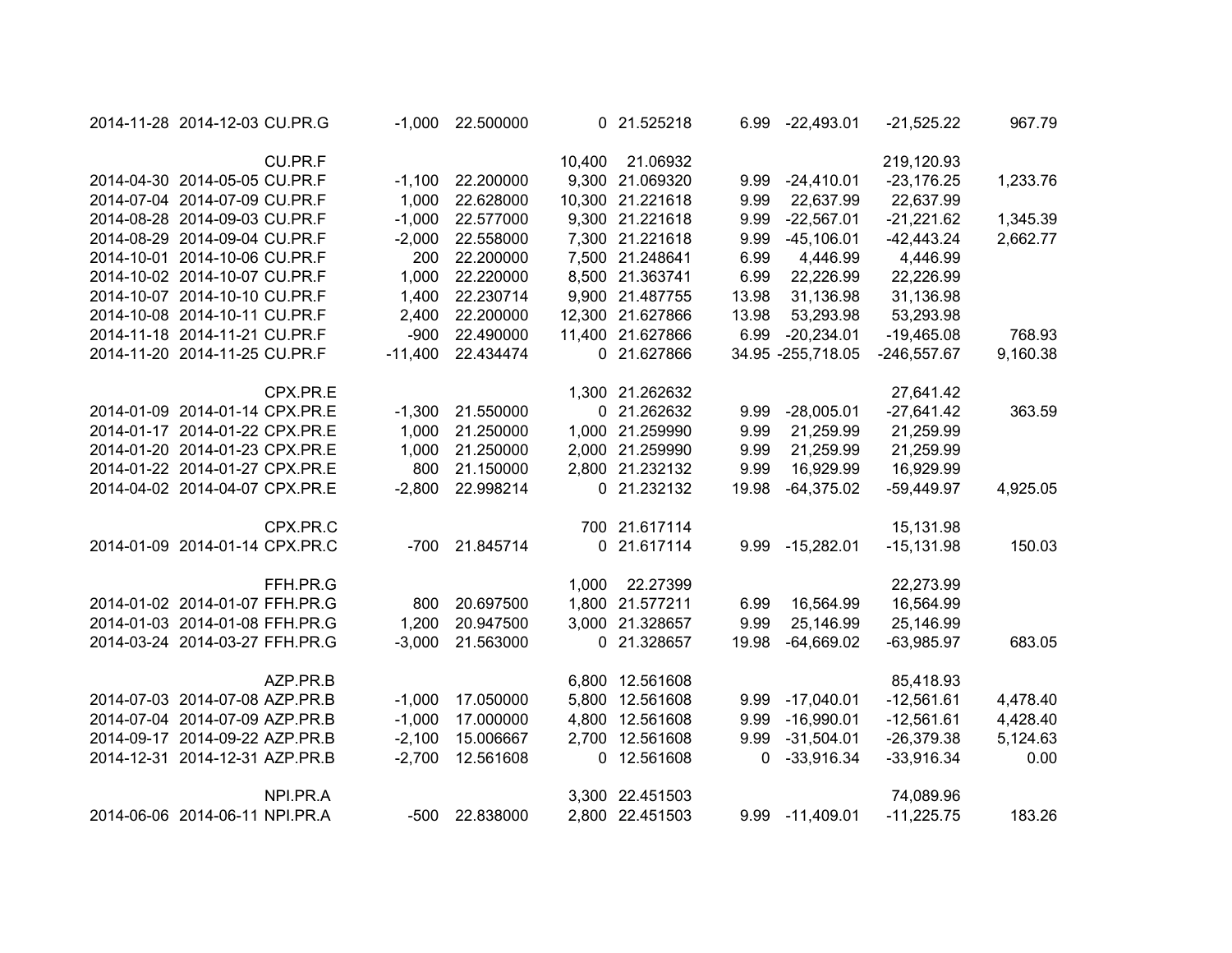| 2014-06-11 2014-06-16 NPI.PR.A |          | $-200$   | 22.870000 |              | 2,600 22.451503  | 9.99  | $-4,564.01$      | $-4,490.30$   | 73.71       |
|--------------------------------|----------|----------|-----------|--------------|------------------|-------|------------------|---------------|-------------|
| 2014-06-12 2014-06-17 NPI.PR.A |          | $-300$   | 22.980000 |              | 2,300 22.451503  | 9.99  | $-6,884.01$      | $-6,735.45$   | 148.56      |
| 2014-06-23 2014-06-26 NPI.PR.A |          | $-800$   | 22.690000 |              | 1,500 22.451503  | 9.99  | $-18,142.01$     | $-17,961.20$  | 180.81      |
| 2014-07-03 2014-07-08 NPI.PR.A |          | $-500$   | 22.774000 |              | 1,000 22.451503  | 9.99  | $-11,377.01$     | $-11,225.75$  | 151.26      |
| 2014-07-04 2014-07-09 NPI.PR.A |          | $-1,000$ | 23.050000 |              | 0 22.451503      | 9.99  | $-23,040.01$     | $-22,451.50$  | 588.51      |
| 2014-11-21 2014-11-26 NPI.PR.A |          | 1,100    | 20.320000 |              | 1,100 20.326355  | 6.99  | 22,358.99        | 22,358.99     |             |
| 2014-12-02 2014-12-05 NPI.PR.A |          | 2,400    | 20.042500 |              | 3,500 20.137703  | 20.97 | 48,122.97        | 48,122.97     |             |
|                                | GWO.PR.N |          |           | 500          | 21.91998         |       |                  | 10,959.99     |             |
| 2014-03-04 2014-03-07 GWO.PR.N |          | 8,600    | 21.961860 |              | 9,100 21.966146  | 59.94 | 188,931.94       | 188,931.94    |             |
| 2014-03-12 2014-03-17 GWO.PR.N |          | 1,000    | 21.940000 |              | 10,100 21.964546 | 9.99  | 21,949.99        | 21,949.99     |             |
| 2014-03-13 2014-03-18 GWO.PR.N |          | 700      | 21.942857 |              | 10,800 21.964065 | 9.99  | 15,369.99        | 15,369.99     |             |
| 2014-03-18 2014-03-21 GWO.PR.N |          | 2,500    | 21.992000 |              | 13,300 21.970818 | 19.98 | 54,999.98        | 54,999.98     |             |
| 2014-03-19 2014-03-24 GWO.PR.N |          | 1,900    | 22.000000 |              | 15,200 21.975123 | 9.99  | 41,809.99        | 41,809.99     |             |
| 2014-03-24 2014-03-27 GWO.PR.N |          | $-1,000$ | 22.301000 |              | 14,200 21.975123 | 9.99  | $-22,291.01$     | $-21,975.12$  | 315.89      |
| 2014-04-03 2014-04-08 GWO.PR.N |          | $-400$   | 22.600000 |              | 13,800 21.975123 | 9.99  | $-9,030.01$      | $-8,790.05$   | 239.96      |
| 2014-04-04 2014-04-09 GWO.PR.N |          | $-3,700$ | 22.638919 |              | 10,100 21.975123 | 29.97 | $-83,734.03$     | $-81,307.96$  | 2,426.07    |
| 2014-04-07 2014-04-10 GWO.PR.N |          | $-2,100$ | 22.536667 |              | 8,000 21.975123  | 19.98 | $-47,307.02$     | $-46, 147.76$ | 1,159.26    |
| 2014-05-29 2014-06-03 GWO.PR.N |          | 3,000    | 22.097333 |              | 11,000 22.010270 | 19.98 | 66,311.98        | 66,311.98     |             |
| 2014-06-03 2014-06-06 GWO.PR.N |          | 2,700    | 22.054444 |              | 13,700 22.020434 | 19.98 | 59,566.98        | 59,566.98     |             |
| 2014-06-04 2014-06-09 GWO.PR.N |          | 1,100    | 21.847273 |              | 14,800 22.008239 | 9.99  | 24,041.99        | 24,041.99     |             |
| 2014-06-12 2014-06-17 GWO.PR.N |          | 16,000   | 21.830063 |              | 30,800 21.918275 |       | 79.92 349,360.93 | 349,360.93    |             |
|                                | AX.PR.G  |          |           |              | 3,600 20.792492  |       |                  | 74,852.97     |             |
| 2014-02-19 2014-02-24 AX.PR.G  |          | $-900$   | 20.000000 |              | 2,700 20.792492  | 9.99  | $-17,990.01$     | $-18,713.24$  | $-723.23$   |
| 2014-02-20 2014-02-25 AX.PR.G  |          | $-200$   | 20.000000 |              | 2,500 20.792492  | 9.99  | $-3,990.01$      | $-4,158.50$   | $-168.49$   |
| 2014-02-21 2014-02-26 AX.PR.G  |          | $-1,500$ | 20.017333 |              | 1,000 20.792492  | 9.99  | $-30,016.01$     | $-31,188.74$  | $-1,172.73$ |
| 2014-04-21 2014-04-24 AX.PR.G  |          | $-1,000$ | 20.970000 |              | 0 20.792492      | 9.99  | $-20,960.01$     | $-20,792.49$  | 167.52      |
|                                | TLM.PR.A |          |           | 1,000        | 22.15699         |       |                  | 22,156.99     |             |
| 2014-01-16 2014-01-21 TLM.PR.A |          | $-1,000$ | 22.850000 | $\mathbf{0}$ | 22.156990        | 9.99  | $-22,840.01$     | $-22,156.99$  | 683.02      |
|                                | FFH.PR.I |          |           |              | 2,500 21.101596  |       |                  | 52,753.99     |             |
| 2014-01-02 2014-01-07 FFH.PR.I |          | $-1,000$ | 21.758000 |              | 1,500 21.101596  | 6.99  | $-21,751.01$     | $-21,101.60$  | 649.41      |
| 2014-01-03 2014-01-08 FFH.PR.I |          | $-1,500$ | 21.940000 | 0            | 21.101596        | 19.98 | $-32,890.02$     | $-31,652.39$  | 1,237.63    |
| 2014-02-19 2014-02-24 BAF.PR.E |          | 600      | 21.698333 |              | 600 21.714983    | 9.99  | 13,028.99        | 13,028.99     |             |
| 2014-02-20 2014-02-25 BAF.PR.E |          | 1,000    | 21.793000 |              | 1,600 21.769987  | 9.99  | 21,802.99        | 21,802.99     |             |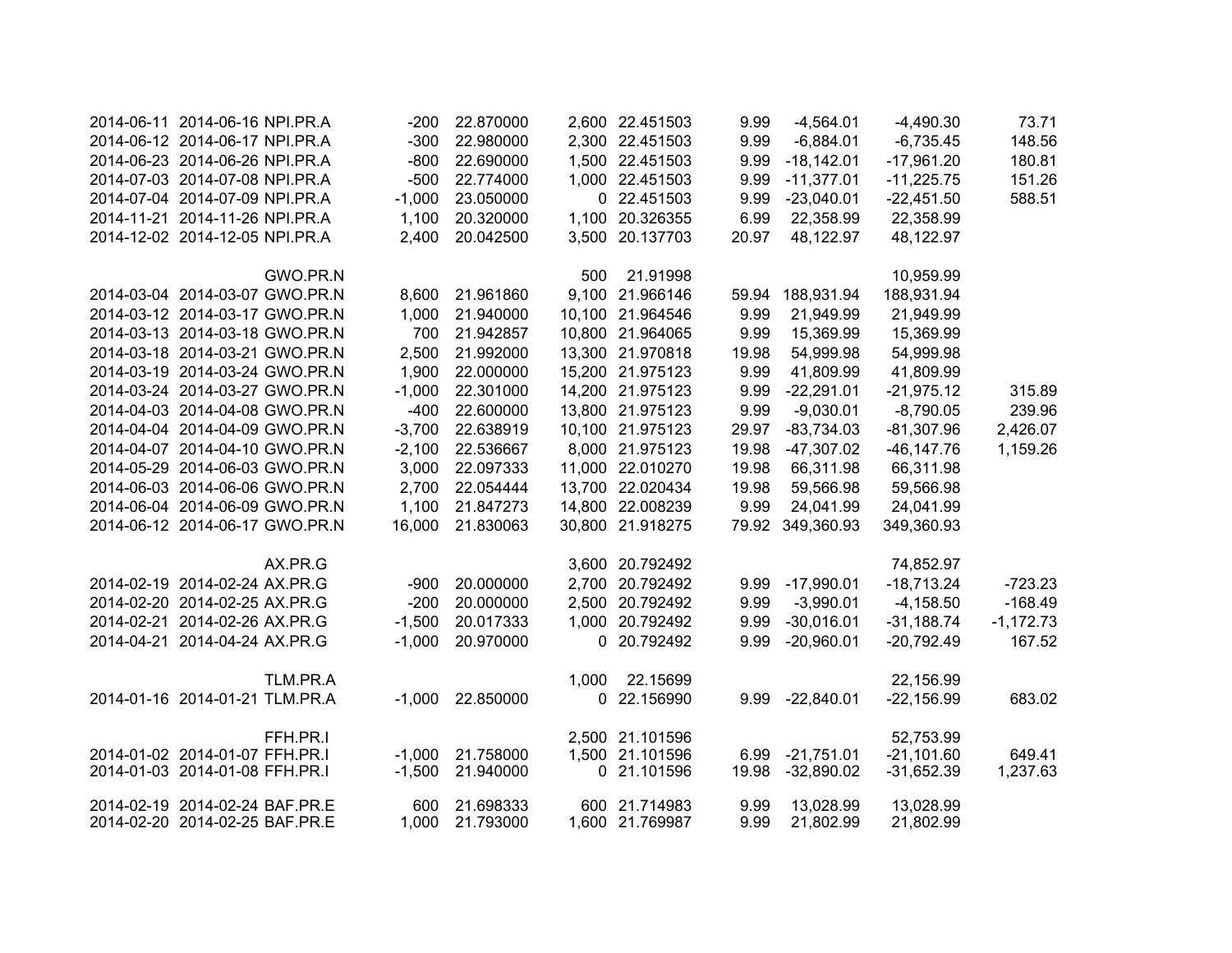|           | 23,986.99                                           | 23,986.99                                           | 9.99                 | 2,700 21.784804                                       | 21.797273                                        | 1,100                               | 2014-02-21 2014-02-26 BAF.PR.E                                                                   |  |
|-----------|-----------------------------------------------------|-----------------------------------------------------|----------------------|-------------------------------------------------------|--------------------------------------------------|-------------------------------------|--------------------------------------------------------------------------------------------------|--|
| 205.21    | $-21,784.80$                                        | 9.99 -21,990.01                                     |                      | 1,700 21.784804                                       | $-1,000$ 22.000000                               |                                     | 2014-03-05 2014-03-10 BAF.PR.E                                                                   |  |
| 310.84    | $-37,034.17$                                        | $-37,345.01$                                        | 9.99                 | 0 21.784804                                           | -1,700 21.973529                                 |                                     | 2014-03-10 2014-03-13 BAF.PR.E                                                                   |  |
|           | 2,064.99                                            | 2,064.99                                            | 9.99                 | 100 20.649900                                         | 20.550000                                        | 100                                 | 2014-03-04 2014-03-07 BAF.PR.A                                                                   |  |
|           | 14,380.99                                           | 14,380.99                                           | 9.99                 | 800 20.557475                                         | 20.530000                                        | 700                                 | 2014-03-05 2014-03-10 BAF.PR.A                                                                   |  |
|           | 35,199.99                                           | 35,199.99                                           | 9.99                 | 2,500 20.658388                                       | 20.700000                                        | 1,700                               | 2014-03-10 2014-03-13 BAF.PR.A                                                                   |  |
| 101.62    | $-20,658.39$                                        | $-20,760.01$                                        | 9.99                 | 1,500 20.658388                                       | 20.770000                                        | $-1,000$                            | 2014-03-24 2014-03-27 BAF.PR.A                                                                   |  |
|           | 40,057.99                                           | 40,057.99                                           | 9.99                 | 3,400 20.895757                                       | 21.077895                                        | 1,900                               | 2014-04-02 2014-04-07 BAF.PR.A                                                                   |  |
| 2,527.51  | $-41,791.51$                                        | $-44,319.02$                                        | 19.98                | 1,400 20.895757                                       | 22.169500                                        | $-2,000$                            | 2014-05-08 2014-05-13 BAF.PR.A                                                                   |  |
| 125.43    | $-2,089.58$                                         | $-2,215.01$                                         | 9.99                 | 1,300 20.895757                                       | 22.250000                                        | $-100$                              | 2014-05-13 2014-05-15 BAF.PR.A                                                                   |  |
| 748.56    | $-12,537.45$                                        | 9.99 -13,286.01                                     |                      | 700 20.895757                                         | 22.160000                                        | -600                                | 2014-05-16 2014-05-22 BAF.PR.A                                                                   |  |
| 965.98    | $-14,627.03$                                        | $-15,593.01$                                        | 9.99                 | 0 20.895757                                           | 22.290000                                        | -700                                | 2014-05-23 2014-05-28 BAF.PR.A                                                                   |  |
|           | 22,836.99                                           | 22,836.99                                           | 9.99                 | 1,000 22.836990                                       | 22.827000                                        | 1,000                               | 2014-03-05 2014-03-10 GWO.PR.H                                                                   |  |
| 86.02     | $-22,836.99$                                        | $-22,923.01$                                        | 9.99                 | 0 22.836990                                           | 22.933000                                        | $-1,000$                            | 2014-03-18 2014-03-21 GWO.PR.H                                                                   |  |
|           | 25,381.98                                           | 25,381.98                                           | 19.98                | 1,100 23.074528                                       | 23.056364                                        | 1,100                               | 2014-03-24 2014-03-27 GWO.PR.H                                                                   |  |
|           | 46,280.98                                           | 46,280.98                                           | 19.98                | 3,100 23.117084                                       | 23.130500                                        | 2,000                               | 2014-04-04 2014-04-09 GWO.PR.H                                                                   |  |
|           | 46,089.98                                           | 46,089.98                                           | 19.98                | 5,100 23.088812                                       | 23.035000                                        | 2,000                               | 2014-04-07 2014-04-10 GWO.PR.H                                                                   |  |
| 359.68    | $-32,324.34$                                        | $-32,684.02$                                        | 19.98                | 3,700 23.088812                                       | $-1,400$ 23.360000                               |                                     | 2014-05-30 2014-06-04 GWO.PR.H                                                                   |  |
| 662.22    | $-62,339.79$                                        | $-63,002.01$                                        | 9.99                 | 1,000 23.088812                                       | 23.337778                                        | $-2,700$                            | 2014-06-03 2014-06-06 GWO.PR.H                                                                   |  |
| 201.20    | $-23,088.81$                                        | $-23,290.01$                                        | 9.99                 | 0 23.088812                                           | 23.300000                                        | $-1,000$                            | 2014-06-04 2014-06-09 GWO.PR.H                                                                   |  |
|           | 60,080.98                                           | 60,080.98                                           | 19.98                | 3,000 20.026993                                       | 20.020333                                        | 3,000                               | 2014-03-24 2014-03-27 AX.PR.E                                                                    |  |
|           | 14,604.99                                           | 14,604.99                                           | 9.99                 | 3,700 20.185397                                       | 20.850000                                        | 700                                 | 2014-06-17 2014-06-20 AX.PR.E                                                                    |  |
|           | 46,459.98                                           | 46,459.98                                           | 19.98                | 2,400 19.358325                                       | 19.350000                                        | 2,400                               | 2014-03-24 2014-03-27 FFH.PR.E                                                                   |  |
|           | 32,489.99                                           | 32,489.99                                           | 9.99                 | 4,000 19.737493                                       | 20.300000                                        | 1,600                               | 2014-06-23 2014-06-26 FFH.PR.E                                                                   |  |
|           | 17,206.99                                           | 17,206.99                                           | 9.99                 | 800 21.508738                                         | 21.496250                                        | 800                                 | 2014-04-02 2014-04-07 EMA.PR.E                                                                   |  |
| $-136.98$ | $-17,206.99$                                        | $-17,070.01$                                        | 9.99                 | 0 21.508738                                           | 21.350000                                        | $-800$                              | 2014-04-29 2014-05-02 EMA.PR.E                                                                   |  |
|           |                                                     |                                                     |                      |                                                       |                                                  |                                     |                                                                                                  |  |
|           |                                                     |                                                     |                      |                                                       |                                                  |                                     |                                                                                                  |  |
|           | 34,417.99                                           | 34,417.99                                           | 9.99                 | 10,600 10.157544                                      |                                                  | 3,400                               | 2014-09-17 2014-09-22 DF.PR.A                                                                    |  |
| $-162.08$ | $-20,315.09$                                        | $-20,153.01$                                        | 6.99                 | 8,600 10.157544                                       | 10.080000                                        | $-2,000$                            | 2014-12-02 2014-12-05 DF.PR.A                                                                    |  |
|           |                                                     |                                                     |                      |                                                       |                                                  |                                     |                                                                                                  |  |
| 456.02    |                                                     |                                                     | 9.99                 | 0 21.471658                                           | 21.860000                                        |                                     | 2014-04-29 2014-05-02 BAM.PR.X                                                                   |  |
|           | 35,498.98                                           | 35,498.98                                           | 13.98                | 1,600 22.186863                                       | 22.178125                                        | 1,600                               | 2014-11-19 2014-11-24 BAM.PR.X                                                                   |  |
| 126.03    | $-35,498.98$                                        | $-35,625.01$                                        | 6.99                 | 0 22.186863                                           | 22.270000                                        | $-1,600$                            | 2014-11-25 2014-11-28 BAM.PR.X                                                                   |  |
|           | 25,209.99<br>48,041.99<br>25,765.99<br>$-25,765.99$ | 25,209.99<br>48,041.99<br>25,765.99<br>$-26,222.01$ | 9.99<br>9.99<br>9.99 | 2,500 10.083996<br>7,200 10.173886<br>1,200 21.471658 | 10.080000<br>10.219574<br>10.120000<br>21.463333 | 2,500<br>4,700<br>1,200<br>$-1,200$ | 2014-04-03 2014-04-08 DF.PR.A<br>2014-05-08 2014-05-13 DF.PR.A<br>2014-04-08 2014-04-11 BAM.PR.X |  |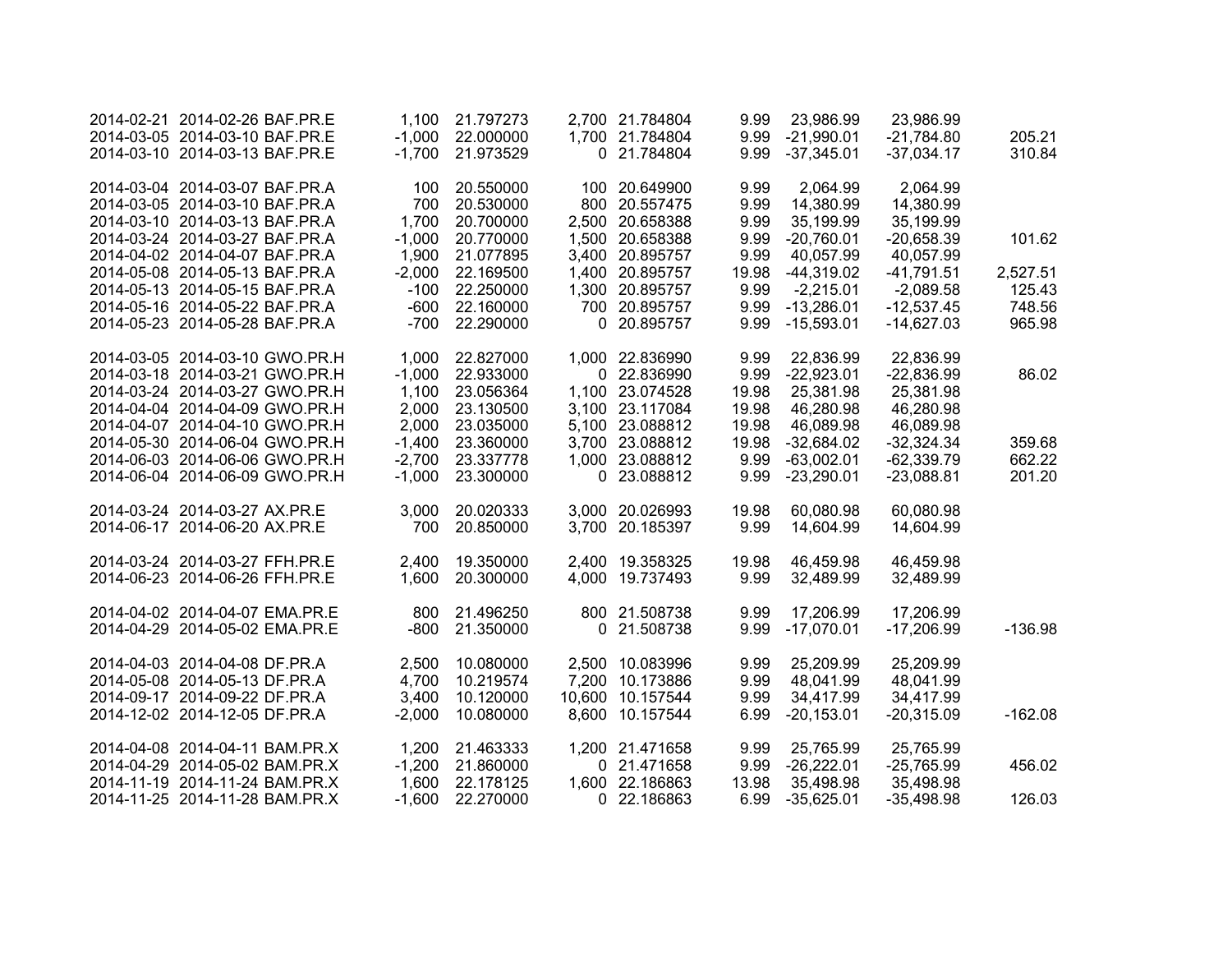| 2014-04-11 2014-04-15 BAM.PF.D |          | 1,200 21.276667    | 1,200 21.293317  | 19.98 | 25,551.98    | 25,551.98    |          |
|--------------------------------|----------|--------------------|------------------|-------|--------------|--------------|----------|
| 2014-06-12 2014-06-17 BAM.PF.D | $-1,200$ | 22.118333          | 0 21.293317      | 9.99  | $-26,532.01$ | $-25,551.98$ | 980.03   |
|                                |          |                    |                  |       |              |              |          |
| 2014-05-28 2014-06-02 IAG.PR.G | 900      | 25.900000          | 900 25.911100    | 9.99  | 23,319.99    | 23,319.99    |          |
| 2014-05-29 2014-06-03 IAG.PR.G |          | -900 25.821111     | 0 25.911100      | 9.99  | $-23,229.01$ | $-23,319.99$ | $-90.98$ |
|                                |          |                    |                  |       |              |              |          |
| 2014-06-06 2014-06-11 BAM.PR.M |          | 1,800 21.640556    | 1,800 21.646106  | 9.99  | 38,962.99    | 38,962.99    |          |
| 2014-06-09 2014-06-13 BAM.PR.M |          | 1,200 21.750000    | 3,000 21.690994  | 9.99  | 26,109.99    | 26,109.99    |          |
| 2014-06-12 2014-06-17 BAM.PR.M | 2,000    | 21.458000          | 5,000 21.599794  | 9.99  | 42,925.99    | 42,925.99    |          |
| 2014-07-09 2014-07-14 BAM.PR.M |          | 1,200 21.382500    | 6,200 21.559349  | 9.99  | 25,668.99    | 25,668.99    |          |
| 2014-07-24 2014-07-27 BAM.PR.M |          | 1,000 21.466000    | 7,200 21.547771  | 9.99  | 21,475.99    | 21,475.99    |          |
| 2014-08-05 2014-08-08 BAM.PR.M |          | 5,600 21.528393    | 12,800 21.540854 | 19.98 | 120,578.98   | 120,578.98   |          |
| 2014-08-06 2014-08-11 BAM.PR.M |          | 3,100 21.413226    | 15,900 21.517227 | 19.98 | 66,400.98    | 66,400.98    |          |
| 2014-08-07 2014-08-12 BAM.PR.M |          | 1,800 21.449444    | 17,700 21.510898 | 9.99  | 38,618.99    | 38,618.99    |          |
| 2014-08-08 2014-08-13 BAM.PR.M |          | 1,600 21.570000    | 19,300 21.516833 | 19.98 | 34,531.98    | 34,531.98    |          |
| 2014-09-09 2014-09-12 BAM.PR.M |          | 2,000 21.620000    | 21,300 21.526989 | 9.99  | 43,249.99    | 43,249.99    |          |
| 2014-09-16 2014-09-19 BAM.PR.M |          | 2,000 21.539000    | 23,300 21.528878 | 19.98 | 43,097.98    | 43,097.98    |          |
| 2014-09-23 2014-09-26 BAM.PR.M |          | 2,500 21.110400    | 25,800 21.488521 | 4.99  | 52,780.99    | 52,780.99    |          |
| 2014-11-05 2014-11-10 BAM.PR.M |          | $-2,000$ 21.935000 | 23,800 21.488521 | 13.98 | $-43,856.02$ | $-42,977.04$ | 878.98   |
| 2014-11-06 2014-11-11 BAM.PR.M |          | -800 21.942500     | 23,000 21.488521 | 6.99  | $-17,547.01$ | $-17,190.82$ | 356.19   |
| 2014-11-07 2014-11-12 BAM.PR.M |          | -3,900 21.912051   | 19,100 21.488521 | 20.97 | $-85,436.03$ | $-83,805.23$ | 1,630.80 |
| 2014-11-10 2014-11-16 BAM.PR.M |          | $-1,000$ 21.864000 | 18,100 21.488521 | 6.99  | $-21,857.01$ | $-21,488.52$ | 368.49   |
| 2014-11-13 2014-11-18 BAM.PR.M |          | -1,500 21.746667   | 16,600 21.488521 | 13.98 | $-32,606.02$ | $-32,232.78$ | 373.24   |
| 2014-11-14 2014-11-19 BAM.PR.M |          | -1,300 21.882308   | 15,300 21.488521 | 6.99  | $-28,440.01$ | $-27,935.08$ | 504.93   |
|                                |          |                    |                  |       |              |              |          |
| 2014-06-06 2014-06-11 LBS.PR.A |          | 800 10.260000      | 800 10.272488    | 9.99  | 8,217.99     | 8,217.99     |          |
| 2014-08-12 2014-08-15 LBS.PR.A | -800     | 10.350000          | 0 10.272488      | 9.99  | $-8,270.01$  | $-8,217.99$  | 52.02    |
|                                |          |                    |                  |       |              |              |          |
| 2014-06-17 2014-06-20 FTN.PR.A | 5,000    | 10.085200          | 5,000 10.087198  | 9.99  | 50,435.99    | 50,435.99    |          |
|                                |          |                    |                  |       |              |              |          |
| 2014-06-18 2014-06-23 SLF.PR.G |          | 1,700 22.197647    | 1,700 22.209400  | 19.98 | 37,755.98    | 37,755.98    |          |
| 2014-06-30 2014-07-04 SLF.PR.G |          | 1,900 22.435263    | 3,600 22.334155  | 19.98 | 42,646.98    | 42,646.98    |          |
| 2014-07-07 2014-07-10 SLF.PR.G |          | 2,700 22.562593    | 6,300 22.435229  | 19.98 | 60,938.98    | 60,938.98    |          |
| 2014-07-08 2014-07-11 SLF.PR.G |          | 1,000 22.472000    | 7,300 22.441634  | 9.99  | 22,481.99    | 22,481.99    |          |
| 2014-07-16 2014-07-21 SLF.PR.G |          | 2,000 22.590000    | 9,300 22.475689  | 19.98 | 45,199.98    | 45,199.98    |          |
| 2014-07-17 2014-07-22 SLF.PR.G |          | 3,000 22.527333    | 12,300 22.490722 | 29.97 | 67,611.97    | 67,611.97    |          |
| 2014-07-21 2014-07-24 SLF.PR.G | 1,300    | 22.453077          | 13,600 22.488593 | 19.98 | 29,208.98    | 29,208.98    |          |
| 2014-07-25 2014-07-30 SLF.PR.G |          | 1,000 22.400000    | 14,600 22.483209 | 9.99  | 22,409.99    | 22,409.99    |          |
| 2014-07-28 2014-07-31 SLF.PR.G |          | 200 22.400000      | 14,800 22.482759 | 9.99  | 4,489.99     | 4,489.99     |          |
| 2014-07-30 2014-08-05 SLF.PR.G |          | 2,300 22.449565    | 17,100 22.479463 | 19.98 | 51,653.98    | 51,653.98    |          |
| 2014-08-12 2014-08-15 SLF.PR.G | 3,000    | 22.351000          | 20,100 22.461284 | 19.98 | 67,072.98    | 67,072.98    |          |
| 2014-08-13 2014-08-18 SLF.PR.G | 1,000    | 22.354000          | 21,100 22.456672 | 9.99  | 22,363.99    | 22,363.99    |          |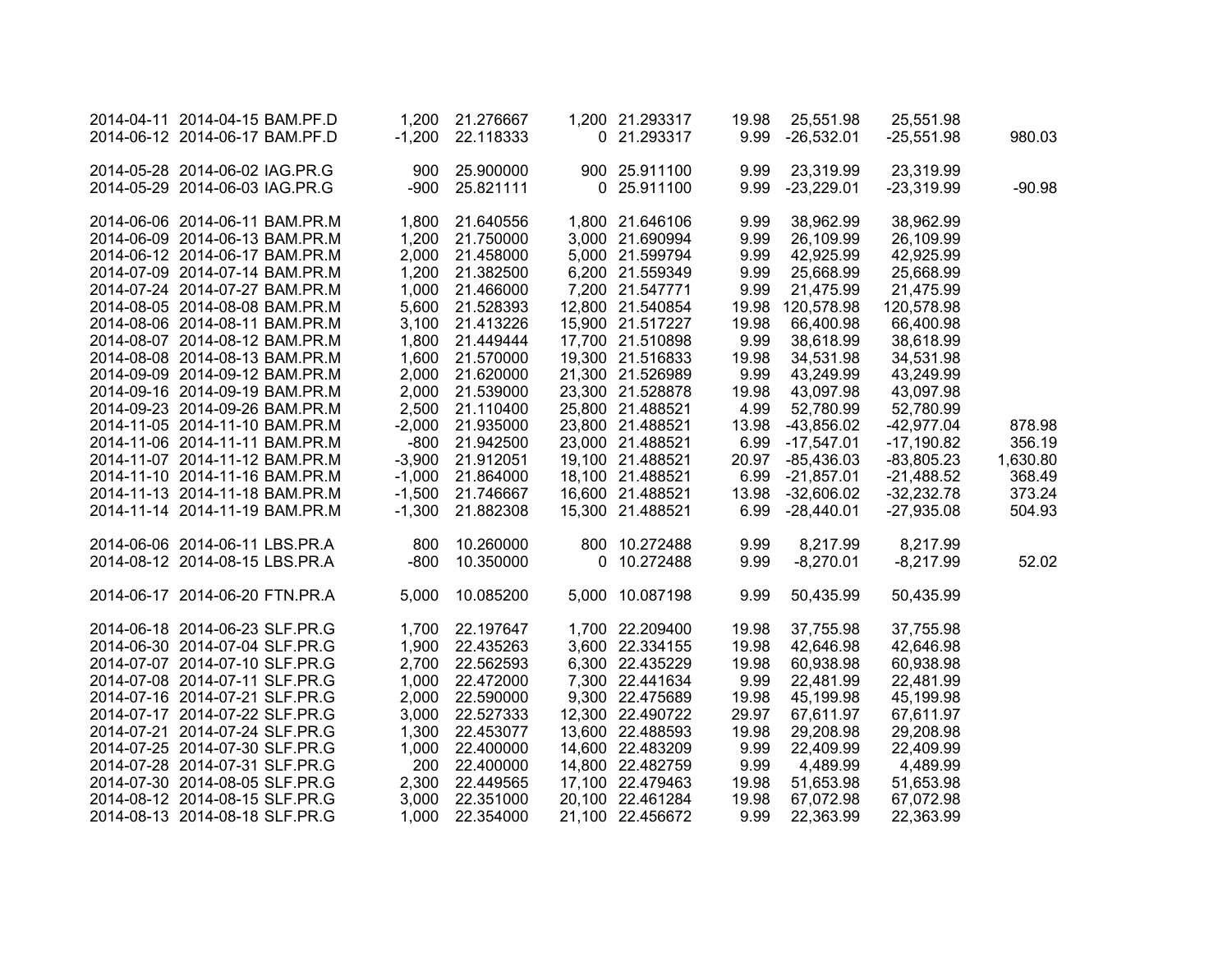| 2014-08-14 2014-08-19 SLF.PR.G |          | 1,300 22.291538    | 22,400 22.447535 | 9.99  | 28,988.99         | 28,988.99     |              |
|--------------------------------|----------|--------------------|------------------|-------|-------------------|---------------|--------------|
| 2014-08-15 2014-08-20 SLF.PR.G |          | 3,300 22.359394    | 25,700 22.436995 | 19.98 | 73,805.98         | 73,805.98     |              |
| 2014-08-18 2014-08-21 SLF.PR.G |          | 1,000 22.546000    | 26,700 22.441451 | 9.99  | 22,555.99         | 22,555.99     |              |
| 2014-12-03 2014-12-08 SLF.PR.G | 2,000    | 20.520000          | 28,700 22.308039 | 13.98 | 41,053.98         | 41,053.98     |              |
|                                |          |                    |                  |       |                   |               |              |
| 2014-06-23 2014-06-26 TRP.PR.B | 200      | 20.150000          | 200 20.199950    | 9.99  | 4,039.99          | 4,039.99      |              |
| 2014-07-10 2014-07-15 TRP.PR.B |          | 1,100 20.259091    | 1,300 20.265362  | 19.98 | 22,304.98         | 22,304.98     |              |
| 2014-07-30 2014-08-05 TRP.PR.B |          | 3,000 20.010000    | 4,300 20.094172  | 29.97 | 60,059.97         | 60,059.97     |              |
| 2014-08-05 2014-08-08 TRP.PR.B | 3,500    | 19.781714          | 7,800 19.959090  | 39.96 | 69,275.96         | 69,275.96     |              |
| 2014-08-07 2014-08-12 TRP.PR.B | 1,000    | 19.934000          | 8,800 19.957374  | 9.99  | 19,943.99         | 19,943.99     |              |
| 2014-08-08 2014-08-13 TRP.PR.B | 900      | 19.940000          | 9,700 19.956792  | 9.99  | 17,955.99         | 17,955.99     |              |
| 2014-08-14 2014-08-19 TRP.PR.B | 1,100    | 19.859091          | 10,800 19.947766 | 9.99  | 21,854.99         | 21,854.99     |              |
| 2014-08-15 2014-08-20 TRP.PR.B | 1,200    | 19.936667          | 12,000 19.947488 | 9.99  | 23,933.99         | 23,933.99     |              |
| 2014-09-23 2014-09-26 TRP.PR.B | $-2,700$ | 19.885926          | 9,300 19.947488  | 4.99  | $-53,687.01$      | $-53,858.22$  | $-171.21$    |
| 2014-11-20 2014-11-25 TRP.PR.B | 3,600    | 19.077778          | 12,900 19.705862 | 13.98 | 68,693.98         | 68,693.98     |              |
| 2014-11-24 2014-11-27 TRP.PR.B | 1,100    | 19.049091          | 14,000 19.654758 | 6.99  | 20,960.99         | 20,960.99     |              |
| 2014-11-25 2014-11-28 TRP.PR.B |          | 1,500 19.047333    | 15,500 19.596426 | 6.99  | 28,577.99         | 28,577.99     |              |
| 2014-11-27 2014-12-02 TRP.PR.B | 2,000    | 18.696000          | 17,500 19.494319 | 13.98 | 37,405.98         | 37,405.98     |              |
| 2014-12-11 2014-12-16 TRP.PR.B | $-3,300$ | 17.250000          | 14,200 19.494319 | 13.98 | $-56,911.02$      | $-64,331.25$  | $-7,420.23$  |
| 2014-12-17 2014-12-22 TRP.PR.B | $-4,400$ | 17.242727          | 9,800 19.494319  | 13.98 | -75,854.02        | $-85,775.00$  | $-9,920.98$  |
| 2014-12-18 2014-12-23 TRP.PR.B |          | -2,500 17.252400   | 7,300 19.494319  |       | 6.99 -43,124.01   | $-48,735.80$  | $-5,611.79$  |
| 2014-12-19 2014-12-24 TRP.PR.B |          | -7,300 17.213014   | 0 19.494319      |       | 34.95 -125,620.05 | $-142,308.53$ | $-16,688.48$ |
|                                |          |                    |                  |       |                   |               |              |
| 2014-06-23 2014-06-26 FTS.PR.H |          | 4,700 21.320000    | 4,700 21.324251  |       | 19.98 100,223.98  | 100,223.98    |              |
| 2014-07-03 2014-07-08 FTS.PR.H |          | 1,300 21.313077    | 6,000 21.323495  | 9.99  | 27,716.99         | 27,716.99     |              |
| 2014-07-10 2014-07-15 FTS.PR.H |          | $-1,000$ 21.420000 | 5,000 21.323495  | 9.99  | $-21,410.01$      | $-21,323.50$  | 86.51        |
| 2014-07-15 2014-07-18 FTS.PR.H |          | $-1,800$ 21.720000 | 3,200 21.323495  | 19.98 | $-39,076.02$      | $-38,382.29$  | 693.73       |
| 2014-07-18 2014-07-23 FTS.PR.H | $-1,400$ | 21.750000          | 1,800 21.323495  | 9.99  | $-30,440.01$      | $-29,852.89$  | 587.12       |
| 2014-08-29 2014-09-04 FTS.PR.H |          | 1,600 21.160000    | 3,400 21.249494  | 9.99  | 33,865.99         | 33,865.99     |              |
| 2014-10-22 2014-10-27 FTS.PR.H | 1,000    | 20.109000          | 4,400 20.991880  | 6.99  | 20,115.99         | 20,115.99     |              |
| 2014-11-10 2014-11-16 FTS.PR.H | 1,200    | 20.393330          | 5,600 20.866116  | 13.98 | 24,485.98         | 24,485.98     |              |
| 2014-11-19 2014-11-24 FTS.PR.H | 500      | 20.320000          | 6,100 20.822498  | 6.99  | 10,166.99         | 10,166.99     |              |
| 2014-11-20 2014-11-25 FTS.PR.H | 1,900    | 20.463684          | 8,000 20.738153  | 6.99  | 38,887.99         | 38,887.99     |              |
| 2014-11-26 2014-12-01 FTS.PR.H | 1,500    | 20.450000          | 9,500 20.693391  | 6.99  | 30,681.99         | 30,681.99     |              |
| 2014-11-27 2014-12-02 FTS.PR.H |          | 1,000 20.450000    | 10,500 20.670877 | 6.99  | 20,456.99         | 20,456.99     |              |
| 2014-11-28 2014-12-03 FTS.PR.H | 1,200    | 20.500000          | 11,700 20.653948 | 6.99  | 24,606.99         | 24,606.99     |              |
| 2014-12-01 2014-12-04 FTS.PR.H | 2,000    | 20.400000          | 13,700 20.617896 | 13.98 | 40,813.98         | 40,813.98     |              |
| 2014-12-05 2014-12-08 FTS.PR.H | 4,500    | 20.245556          | 18,200 20.526986 | 20.97 | 91,125.97         | 91,125.97     |              |
| 2014-12-17 2014-12-22 FTS.PR.H | $-2,000$ | 18.284500          | 16,200 20.526986 | 13.98 | $-36,555.02$      | $-41,053.97$  | $-4,498.95$  |
| 2014-12-23 2014-12-30 FTS.PR.H | $-1,100$ | 18.860000          | 15,100 20.526986 | 6.99  | $-20,739.01$      | $-22,579.68$  | $-1,840.67$  |
|                                |          |                    |                  |       |                   |               |              |
| 2014-07-10 2014-07-15 TA.PR.D  | 4,300    | 18.961163          | 4,300 18.968133  | 29.97 | 81,562.97         | 81,562.97     |              |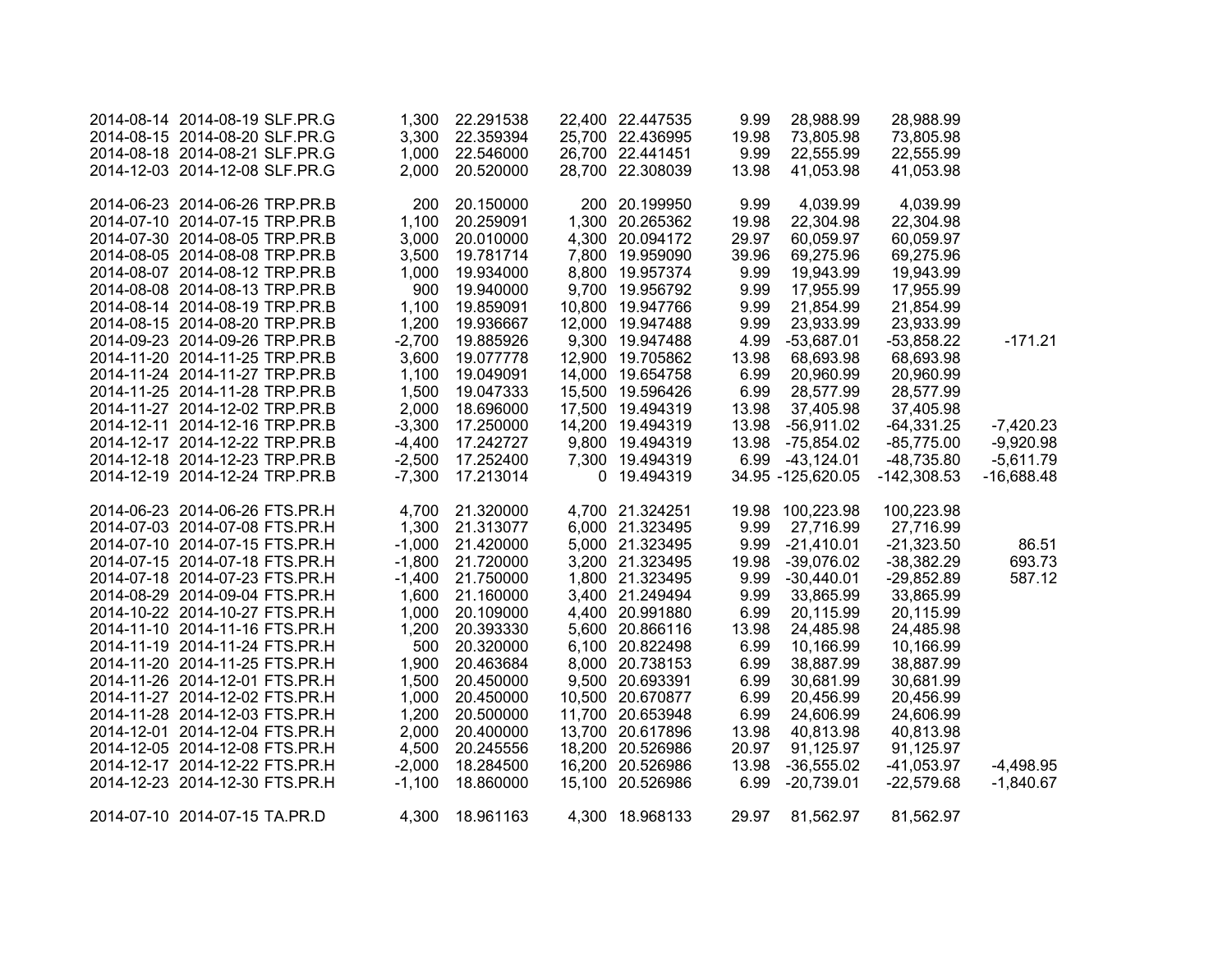| $-15,167.95$ | -81,562.97    | 13.98 -66,395.02  |       | 0 18.968133      | -4,300 15.443953   |          | 2014-12-01 2014-12-04 TA.PR.D  |  |
|--------------|---------------|-------------------|-------|------------------|--------------------|----------|--------------------------------|--|
|              | 587,110.73    | 0 587,110.73      |       | 25,600 22.934013 | 22.934013          | 25,600   | 2014-07-18 2014-07-18 PVS.PR.B |  |
| 3,729.39     | $-43,574.62$  | 19.98 -47,304.02  |       | 23,700 22.934013 | -1,900 24.907368   |          | 2014-07-24 2014-07-27 PVS.PR.B |  |
| 9,286.95     | $-103,203.06$ | 9.99 -112,490.01  |       | 19,200 22.934013 | -4,500 25.000000   |          | 2014-08-05 2014-08-08 PVS.PR.B |  |
| 6,471.19     | $-73,388.84$  | 29.97 -79,860.03  |       | 16,000 22.934013 | -3,200 24.965625   |          | 2014-08-06 2014-08-11 PVS.PR.B |  |
| 2,872.40     | $-32,107.62$  | 19.98 -34,980.02  |       | 14,600 22.934013 | $-1,400$ 25.000000 |          | 2014-08-07 2014-08-12 PVS.PR.B |  |
| 5,353.59     | $-59,628.43$  | $-64,982.02$      | 19.98 | 12,000 22.934013 | -2,600 25.000769   |          | 2014-08-08 2014-08-13 PVS.PR.B |  |
| 2,276.00     | $-22,934.01$  | $-25,210.01$      | 9.99  | 11,000 22.934013 | $-1,000$ 25.220000 |          | 2014-08-13 2014-08-18 PVS.PR.B |  |
| 2,336.00     | $-22,934.01$  | 9.99 -25,270.01   |       | 10,000 22.934013 | $-1,000$ 25.280000 |          | 2014-08-15 2014-08-20 PVS.PR.B |  |
| 2,306.00     | $-22,934.01$  | 9.99 -25,240.01   |       | 9,000 22.934013  | $-1,000$ 25.250000 |          | 2014-09-09 2014-09-12 PVS.PR.B |  |
| 924.40       | $-9,173.61$   | 9.99 -10,098.01   |       | 8,600 22.934013  | -400 25.270000     |          | 2014-09-10 2014-09-15 PVS.PR.B |  |
| 14,060.36    | $-135,310.68$ | 39.96 -149,371.04 |       | 2,700 22.934013  | -5,900 25.323898   |          | 2014-09-16 2014-09-19 PVS.PR.B |  |
| 927.40       | $-9,173.61$   | 4.99 -10,101.01   |       | 2,300 22.934013  | -400 25.265000     |          | 2014-09-18 2014-09-23 PVS.PR.B |  |
| 5,171.78     | $-52,748.23$  | -57,920.01        | 4.99  | 0 22.934013      | $-2,300$ 25.184783 |          | 2014-09-19 2014-09-24 PVS.PR.B |  |
|              | 21,495.99     | 21,495.99         | 9.99  | 1,000 21.495990  | 1,000 21.486000    |          | 2014-07-24 2014-07-29 BAM.PR.N |  |
|              | 23,615.99     | 23,615.99         | 9.99  | 2,100 21.481895  | 1,100 21.460000    |          | 2014-08-07 2014-08-12 BAM.PR.N |  |
|              | 2,185.99      | 2,185.99          | 9.99  | 2,200 21.499077  | 100 21.760000      |          | 2014-08-14 2014-08-19 BAM.PR.N |  |
|              | 23,839.98     | 23,839.98         | 19.98 | 3,300 21.556954  | 1,100 21.654545    |          | 2014-09-09 2014-09-12 BAM.PR.N |  |
|              | 84,032.97     | 84,032.97         | 29.97 | 7,200 21.551517  | 3,900 21.539231    |          | 2014-09-16 2014-09-19 BAM.PR.N |  |
| 2,269.58     | $-77,585.46$  | -79,855.04        | 27.96 | 3,600 21.551517  | -3,600 22.189722   |          | 2014-11-19 2014-11-24 BAM.PR.N |  |
| 2,597.56     | $-77,585.46$  | $-80,183.02$      | 13.98 | 0 21.551517      | -3,600 22.276944   |          | 2014-11-20 2014-11-25 BAM.PR.N |  |
|              | 19,215.99     | 19,215.99         | 9.99  | 900 21.351100    | 900 21.340000      |          | 2014-08-18 2014-08-21 CF.PR.A  |  |
|              | 38,389.98     | 38,389.98         | 9.98  | 2,700 21.335544  | 1,800 21.322222    |          | 2014-09-22 2014-09-25 CF.PR.A  |  |
| $-2,832.53$  | $-21,335.54$  | $-18,503.01$      | 6.99  | 1,700 21.335544  | $-1,000$ 18.510000 |          | 2014-12-16 2014-12-19 CF.PR.A  |  |
|              | 53,407.99     | 53,407.99         | 4.99  | 2,500 21.363196  | 2,500 21.361200    |          | 2014-09-19 2014-09-24 BRF.PR.F |  |
| $-101.19$    | $-21,363.20$  | $-21,262.01$      | 6.99  | 1,500 21.363196  | 21.269000          | $-1,000$ | 2014-12-02 2014-12-05 BRF.PR.F |  |
|              | 44,703.98     | 44,703.98         | 9.98  | 2,000 22.351990  | 22.347000          | 2,000    | 2014-09-23 2014-09-26 MFC.PR.F |  |
|              | 22,156.99     | 22,156.99         | 6.99  | 3,000 22.286990  | 1,000 22.150000    |          | 2014-09-29 2014-10-02 MFC.PR.F |  |
|              | 44,840.99     | 44,840.99         | 6.99  | 5,000 22.340392  | 2,000 22.417000    |          | 2014-10-28 2014-10-31 MFC.PR.F |  |
|              | 67,773.98     | 67,773.98         | 13.98 | 8,000 22.434493  | 3,000 22.586667    |          | 2014-11-07 2014-11-13 MFC.PR.F |  |
|              | 92,597.96     | 92,597.96         | 27.96 | 12,100 22.485446 | 4,100 22.578049    |          | 2014-11-10 2014-11-16 MFC.PR.F |  |
|              | 4,486.99      | 4,486.99          | 6.99  | 12,300 22.484625 | 22.400000          | 200      | 2014-11-11 2014-11-16 MFC.PR.F |  |
|              | 171,751.94    | 171,751.94        | 41.94 | 20,000 22.415642 | 7,700 22.300000    |          | 2014-11-12 2014-11-17 MFC.PR.F |  |
|              | 22,353.99     | 22,353.99         | 6.99  | 21,000 22.412706 | 1,000 22.347000    |          | 2014-11-13 2014-11-18 MFC.PR.F |  |
|              | 2,246.99      | 2,246.99          | 6.99  | 21,100 22.412977 | 100 22.400000      |          | 2014-11-14 2014-11-19 MFC.PR.F |  |
|              | 22,146.99     | 22,146.99         | 6.99  | 22,100 22.400941 | 1,000 22.140000    |          | 2014-11-25 2014-11-28 MFC.PR.F |  |
|              | 8,806.99      | 8,806.99          | 6.99  | 22,500 22.394124 | 22.000000          | 400      | 2014-11-26 2014-12-01 MFC.PR.F |  |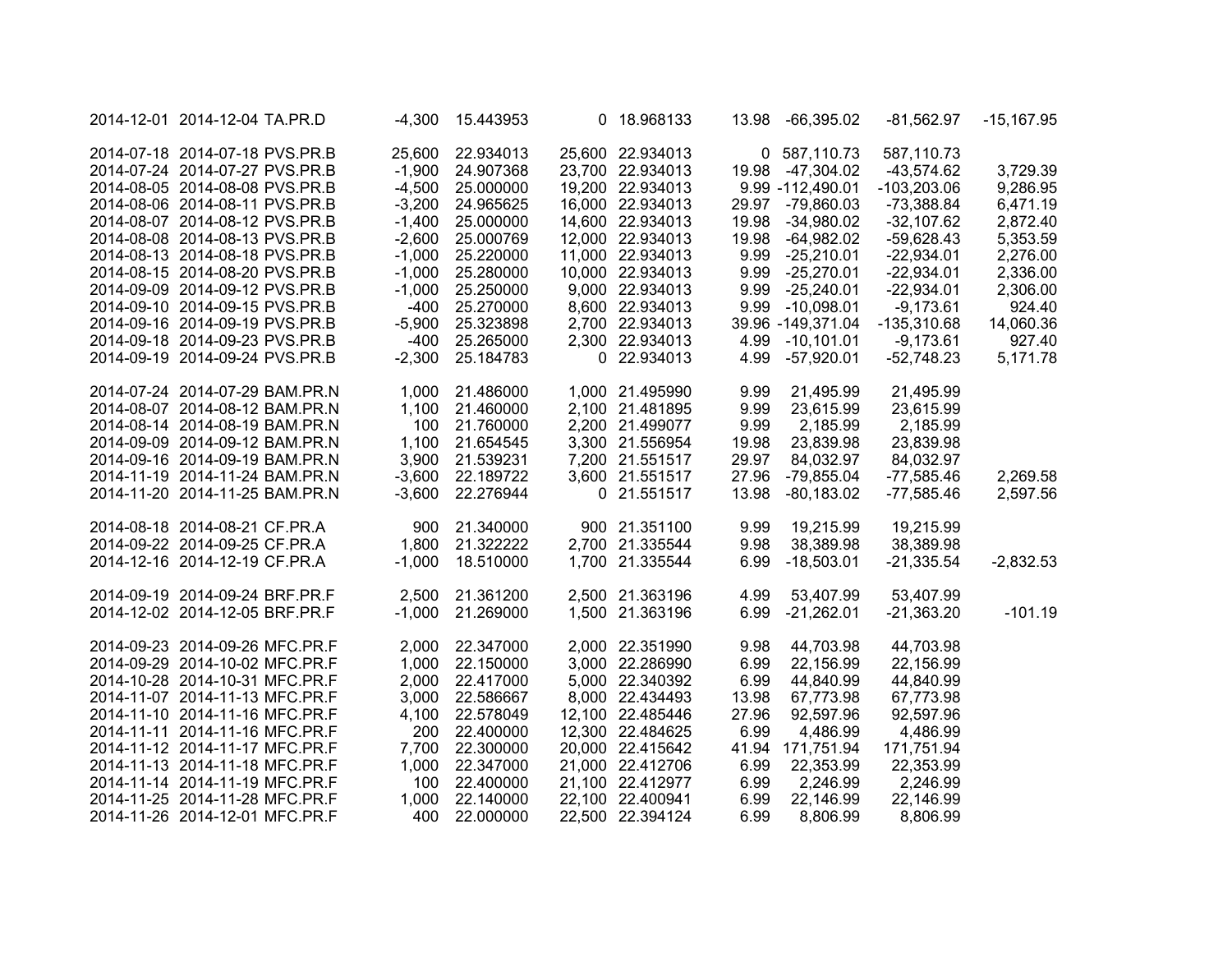|         | 28,944.99    | 28,944.99        | 6.99  | 23,800 22.387092 | 1,300 22.260000    |           | 2014-11-27 2014-12-02 MFC.PR.F |  |
|---------|--------------|------------------|-------|------------------|--------------------|-----------|--------------------------------|--|
|         | 21,956.99    | 21,956.99        | 6.99  | 24,800 22.369749 | 1,000 21.950000    |           | 2014-11-28 2014-12-03 MFC.PR.F |  |
|         | 89,310.97    | 89,310.97        | 20.97 | 28,900 22.286531 | 21.778049          | 4,100     | 2014-12-01 2014-12-04 MFC.PR.F |  |
|         |              |                  |       |                  |                    |           |                                |  |
|         | 13,188.99    | 13,188.99        | 6.99  | 1,300 10.145377  | 1,300 10.140000    |           | 2014-10-02 2014-10-07 DGS.PR.A |  |
|         | 50,763.98    | 50,763.98        | 13.98 | 6,300 10.151265  | 10.150000          | 5,000     | 2014-10-03 2014-10-08 DGS.PR.A |  |
|         | 73,963.98    | 73,963.98        | 13.98 | 3,000 24.654660  | 24.650000          | 3,000     | 2014-11-05 2014-11-10 PVS.PR.D |  |
|         | 88,760.97    | 88,760.97        | 20.97 | 6,600 24.655295  | 24.650000          | 3,600     | 2014-11-07 2014-11-13 PVS.PR.D |  |
|         | 24,706.99    | 24,706.99        | 6.99  | 7,600 24.662097  | 1,000 24.700000    |           | 2014-11-13 2014-11-18 PVS.PR.D |  |
|         | 34,600.99    | 34,600.99        | 6.99  | 9,000 24.670326  | 1,400 24.710000    |           | 2014-11-19 2014-11-24 PVS.PR.D |  |
|         | 88,879.98    | 88,879.98        | 13.98 | 12,600 24.675628 | 24.685000          | 3,600     | 2014-11-20 2014-11-25 PVS.PR.D |  |
|         | 39,606.99    | 39,606.99        | 6.99  | 14,200 24.684500 | 24.750000          | 1,600     | 2014-11-25 2014-11-28 PVS.PR.D |  |
|         |              |                  |       |                  |                    |           |                                |  |
|         | 21,800.99    | 21,800.99        | 6.99  | 1,000 21.800990  | 1,000 21.794000    |           | 2014-11-13 2014-11-18 TRP.PR.A |  |
|         | 28,086.99    | 28,086.99        | 6.99  | 2,300 21.690426  | 1,300 21.600000    |           | 2014-11-14 2014-11-19 TRP.PR.A |  |
|         | 19,572.99    | 19,572.99        | 6.99  | 3,200 21.706553  | 21.740000          | 900       | 2014-11-18 2014-11-21 TRP.PR.A |  |
|         | 217,987.95   | 34.95 217,987.95 |       | 13,200 21.776433 | 21.795300          | 10,000    | 2014-11-20 2014-11-25 TRP.PR.A |  |
| 346.58  | $-21,776.43$ | 6.99 -22,123.01  |       | 12,200 21.776433 | $-1,000$ 22.130000 |           | 2014-11-21 2014-11-24 TRP.PR.A |  |
|         | 52,916.98    | 52,916.98        | 13.98 | 14,600 21.821196 | 2,400 22.042917    |           | 2014-11-25 2014-11-28 TRP.PR.A |  |
|         | 87,542.96    | 87,542.96        | 27.96 | 18,700 21.718312 | 4,100 21.345122    |           | 2014-12-01 2014-12-04 TRP.PR.A |  |
|         | 67,362.97    | 67,362.97        | 20.97 | 22,000 21.522518 | 20.406667          | 3,300     | 2014-12-11 2014-12-15 TRP.PR.A |  |
|         | 27,803.98    | 27,803.98        | 13.98 | 23,400 21.423050 | 1,400 19.850000    |           | 2014-12-17 2014-12-22 TRP.PR.A |  |
|         | 48,777.98    | 48,777.98        | 13.98 | 25,800 21.320828 | 2,400 20.318333    |           | 2014-12-18 2014-12-23 TRP.PR.A |  |
|         | 143,171.94   | 41.94 143,171.94 |       | 32,800 21.135649 | 7,000 20.447143    |           | 2014-12-19 2019-12-24 TRP.PR.A |  |
| $-0.01$ | -464,984.29  | 0 -464,984.28    |       | 10,800 21.135649 | 21.135649          | $-22,000$ | 2014-12-31 2014-12-31 TRP.PR.A |  |
|         | 14,930.99    | 14,930.99        | 6.99  | 700 21.329986    | 21.320000          | 700       | 2014-11-21 2014-11-26 BRF.PR.E |  |
|         | 24,051.99    | 24,051.99        | 6.99  | 1,000 24.051990  | 1,000 24.045000    |           | 2014-11-25 2014-11-28 IFC.PR.A |  |
|         | 36,370.99    | 36,370.99        | 6.99  | 2,500 24.169192  | 1,500 24.242667    |           | 2014-11-26 2014-12-01 IFC.PR.A |  |
|         | 31,538.98    | 31,538.98        | 13.98 | 3,800 24.200516  | 1,300 24.250000    |           | 2014-11-27 2014-12-02 IFC.PR.A |  |
|         | 50,835.98    | 50,835.98        | 13.98 | 5,900 24.203041  | 2,100 24.200952    |           | 2014-11-28 2014-12-03 IFC.PR.A |  |
| 11.67   | $-26,623.34$ | $-26,635.01$     | 6.99  | 4,800 24.203041  | 24.220000          | $-1,100$  | 2014-12-08 2014-12-11 IFC.PR.A |  |
|         |              |                  |       |                  |                    |           |                                |  |
|         | 64,117.98    | 64,117.98        | 13.98 | 3,000 21.372660  | 21.368000          | 3,000     | 2014-12-01 2014-12-04 TA.PR.H  |  |
|         | 1,983.99     | 1,983.99         | 6.99  | 100 19.839900    | 19.770000          | 100       | 2014-12-05 2014-12-10 HSE.PR.A |  |
|         | 98,520.96    | 98,520.96        | 27.96 | 5,100 19.706853  | 19.698600          | 5,000     | 2014-12-17 2014-12-22 HSE.PR.A |  |
|         | 14,940.49    | 14,940.49        | 6.99  | 700 21.343557    | 21.333571          | 700       | 2014-12-08 2014-12-11 ENB.PR.H |  |
|         | 33,606.99    | 33,606.99        | 6.99  | 2,300 21.107600  | 1,600 21.000000    |           | 2014-12-19 2014-12-24 ENB.PR.H |  |
|         |              |                  |       |                  |                    |           |                                |  |